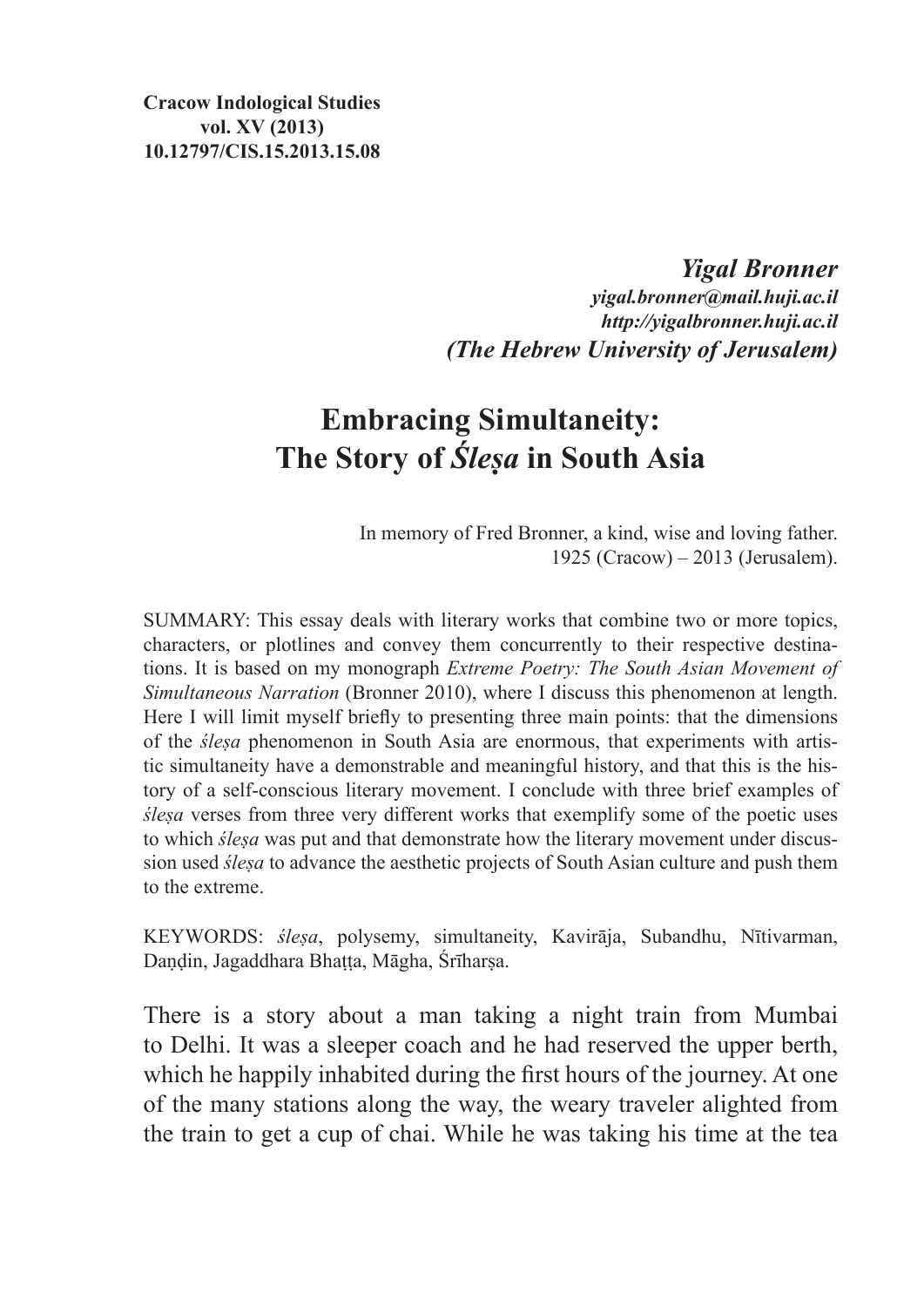stall, his train left, and another took its place on the platform. This other train was going in the opposite direction, from Delhi to Mumbai. The unsuspecting traveler noticed none of this: he finished drinking his chai and embarked on the second train. He was surprised to find "his" sleeper occupied, but luckily, there was an empty berth beneath it, which he quickly occupied, and the train left the station. For a while the passenger relaxed in his sleeper, but eventually he began to feel that something was not in order. He turned to his neighbor and asked, just to be on the safe side, where they were heading. "Mumbai," came the answer. Puzzled, the man thought for a long while. Finally he broke his silence: "How amazing is modern technology! In the very same train, the upper sleeper travels to Delhi and the lower to Mumbai."<sup>1</sup>

This essay deals with literary trains that combine—the technical term for this in Sanskrit is *śleṣa*, or "embrace"—two or more topics, characters, or plotlines and convey them concurrently to their respective destinations, or targets. It is based on my monograph *Extreme Poetry: The South Asian Movement of Simultaneous Narration* (Bronner 2010), where I discuss this phenomenon at length. Here I will limit myself briefly to presenting three main points: that the dimensions of the *śleṣa* phenomenon in South Asia are enormous, that experiments with artistic simultaneity have a demonstrable and meaningful history, and that this is the history of a self-conscious literary movement. I conclude with three brief examples of *śleṣa* verses from three very different works that exemplify some of the poetic uses to which *śleṣa* was put and that demonstrate how the literary movement under discussion used *śleṣa* to advance the aesthetic projects of South Asian culture and push them to the extreme.

<sup>&</sup>lt;sup>1</sup> A. K. Ramanujan told this story as part of a talk titled "Is there an Indian Way of Thinking?" (Jerusalem, Israel, 1991). An essay with the same title in Ramanujan (1999) omits the story. The probable original version, "Vaijnanik Bhyabachaka," is by the Bengali author Shibram Chakrabarti (*Shibram Rachana Samagra* of Shibram Chakrabarti, 1985: 48–54). I am indebted to Kunal Chakrabarti for this reference.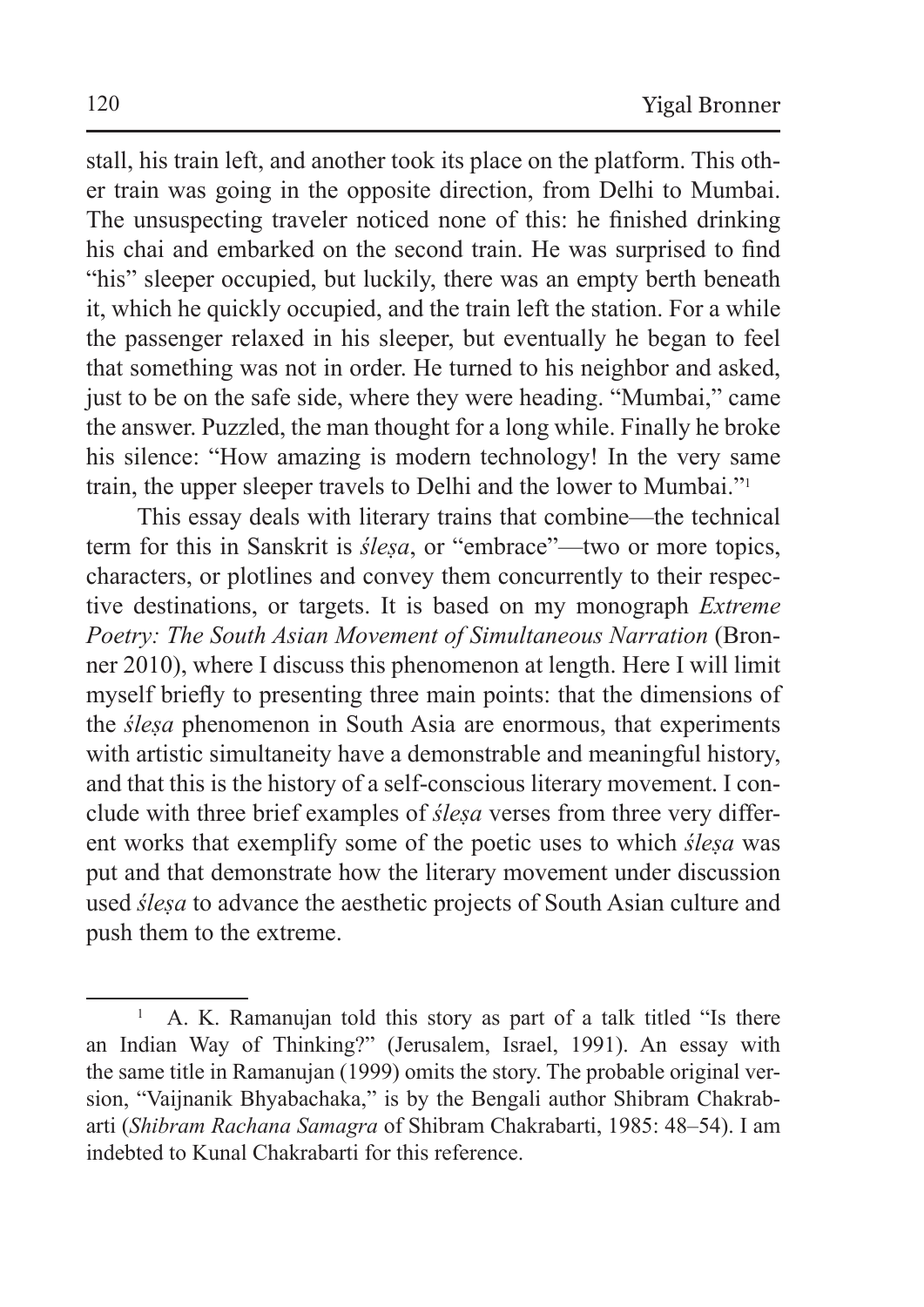#### **Dimensions**

It is hard to exaggerate the size of the *śleṣa* phenomenon in South Asia. First, it features prominently in virtually all genres of Sanskrit literature (*kāvya*): standalone verses (*muktaka*), short versified poems (such as *khaṇḍakāvya* and the extremely popular genre of messenger poems, or *dūtakāvya*), anthologies (from the level of the *śataka* on), full-length narrative poems (*mahākāvya*), art-prose works (*gadya*, where *śleṣa* seems particularly frequent), works that mix verse and prose (*campū*), hymns and collections thereof (the vast *stotra* literature), public poetry inscribed on stone or copper plates (*praśasti*, another area where *śleṣa* is particularly prevalent), poetic riddles (*prahelikā*), and even stage plays: the scripts of Sanskrit dramas have numerous instances of *śleṣa* verses, often at key plot junctions, and at least a few plays exist that were designed to present two simultaneous stories from beginning to end.

Second, Sanskrit is not alone. *Ślesa* appears abundantly in many other South Asian languages. I will mention here only a few: Dakhni, Old Hindi, the various Prakrits, Tamil, and Telugu. The last two languages from the southern part of the subcontinent are particularly noteworthy because each developed its own, highly productive set of *śleṣa*dominated genres, whose dimensions were commensurate with those found in Sanskrit.<sup>2</sup> This may be true also of other South Asian literary cultures; although *ślesa* in the poetic corpora of languages such as Sinhala, Malayalam, Old Bengali, and Indo-Persian needs further probing, there is good reason to believe that it was quite prominent there too.

Third, linguistic simultaneity is achieved in South Asia through a large variety of linguistic techniques, often with diverse cognitive and experiential effects. Thus we have poems that narrate not just two but three, five, or even seven concurrent stories; works wherein each verse yields one meaning when it is read normally from beginning to end

<sup>2</sup> See Bronner 2010: 137–138 (for Tamil) and 132–137 and 273–276 (for Telugu).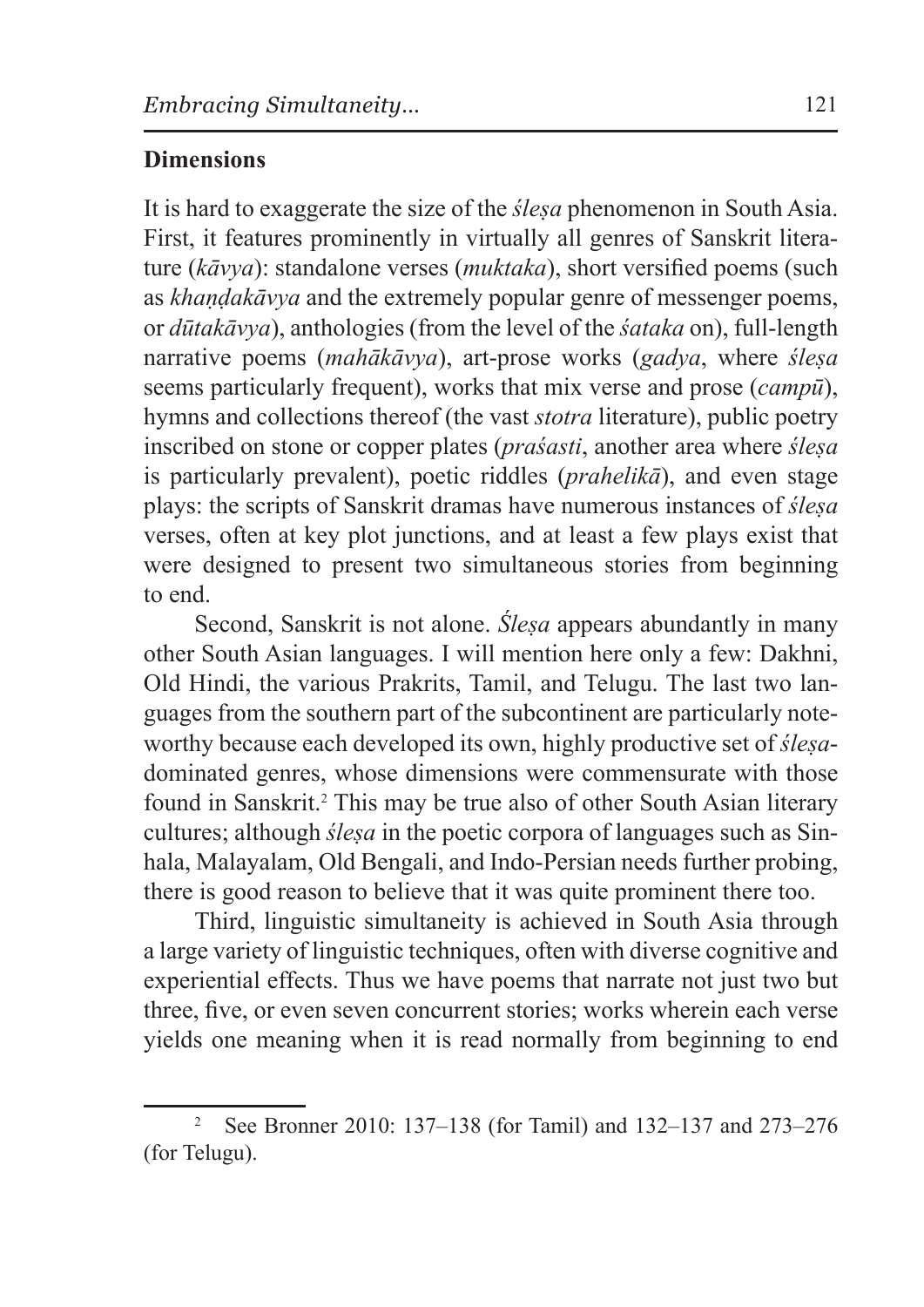and an altogether different meaning when it is read backward from the end to the beginning (*vilomakāvya*); extended poetic palindromes; works that communicate a single narrative in two (or more) languages concurrently or narrate two simultaneous stories, each in a different language (both categories are labeled *bhāṣāśleṣa* by Sanskrit literary theorists); works that tell a story and at the same time consistently illustrate the rules of grammar or another discipline (*dvyāśrayakāvya*); and dialogical works where the seemingly straightforward lines of one speaker are repeatedly reread and reinterpreted to mean something totally different by another (the *vakrokti* genre).

Fourth, *ślesa* is used to couple an amazing variety of topics, characters, and plotlines. We find poems that copraise pairs of gods (Siva and Visnu, for example) or saints (such as the different Jain Tīrthaṅkaras), conarrate opposites, as in the case of sensual love and asceticism, codepict the guise of a character and his or her true identity (the best-known example of this is Śrīharsa's *Naisadhīya*, in which simultaneous language is used to portray Nala and the four gods who take his guise in order to win Damayantī's hand), use the existence of a second, subtler linguistic register to express political criticism and other subversive themes (including pornography), and, most famously, tell two stories simultaneously, whether traditional, new, or a combination thereof. Indeed, *śleṣa* proved particularly adaptive to modern topics in South Asia, such as the life of historical figures, the story of Jesus, Gandhi's struggle for independence, and the new commodity of tobacco, to give a few examples from nineteenth- and twentiethcentury *ślesa* literature in Tamil and Telugu.<sup>3</sup>

Fifth, simultaneous expression or narration is found in media other than the linguistic one. Quite a few cases of śleṣa are demonstrable in sculpture, carvings, paintings, temple iconography, and architecture throughout the Indian subcontinent and in Southeast Asia. Art historians have given this topic considerable attention.<sup>4</sup> There are

<sup>3</sup> Bronner 2010: 137–138.

<sup>4</sup> Consider, for example, Desai 1987; Meister 1979; and Rabe 2001.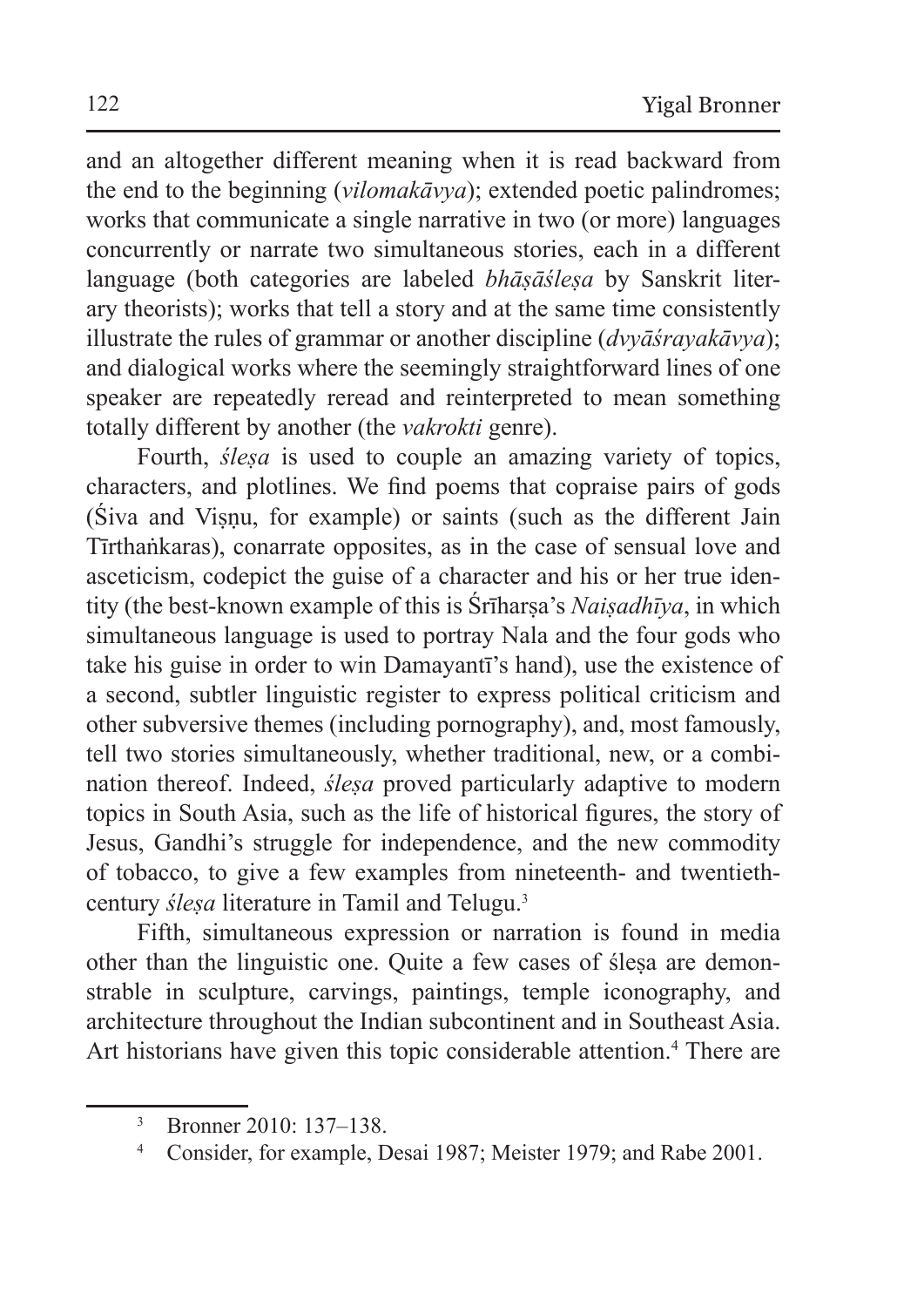also instances of experiments with simultaneity in Indian classical music (as in works that are in two concurrent ragas), to say nothing of the aforementioned dual dramatic representations on stage. We know from the great Sanskrit intellectual and connoisseur Abhinavagupta that actors were trained to convey the two parts simultaneously by presenting one part with their bodily gestures and another with their facial expressions.<sup>5</sup>

Finally, *śleṣa* was the subject of a vast secondary literature in South Asia, primarily in Sanskrit. Here I mention two particularly rich professional discourses: first, that of Sanskrit poetics, where *ślesa* was identified, named, defined as a specific "ornament of speech" (*alaṃkāra*), and analyzed at great length for well over a millennium and arguably ended up becoming the "most discussed *alaṃkāra*";<sup>6</sup> second, the large corpus of help books and lexicons listing synonyms, words with alternative spellings, monosyllabic vocabularies that are particularly prone to polysemy, and stretches of sounds that could be segmented into words in more than one way, all of which catered primarily (albeit not exclusively) to the needs of *śleṣa* poets and readers. The impressive output of such theoretical and practical *śleṣa* materials (sometimes with the word *ślesa* in their title) is commensurate with the literary and artistic output and indicative of its immense dimensions.<sup>7</sup> Although all cultures experimented with puns, palindromes, and *śleṣa*-like phenomena, the South Asian case clearly stands out, if only in terms of the sheer size of the output and the intensity of the fascination.

<sup>5</sup> Abhinavagupta notes this apropos of a *śleṣa* verse in one of Harṣa's plays (pp. 226–227 in the *Dhvanyāloka* of Ānandavardhana; cf. Ingalls, Masson and Patwardhan 1990: 278–279).

<sup>6</sup> Raghavan 1978: 371. For an overview of the discussions of *śleṣa* in Sanskrit literary theory, see Bronner 2010: 195–230.

<sup>7</sup> Bronner 2010: 128–132.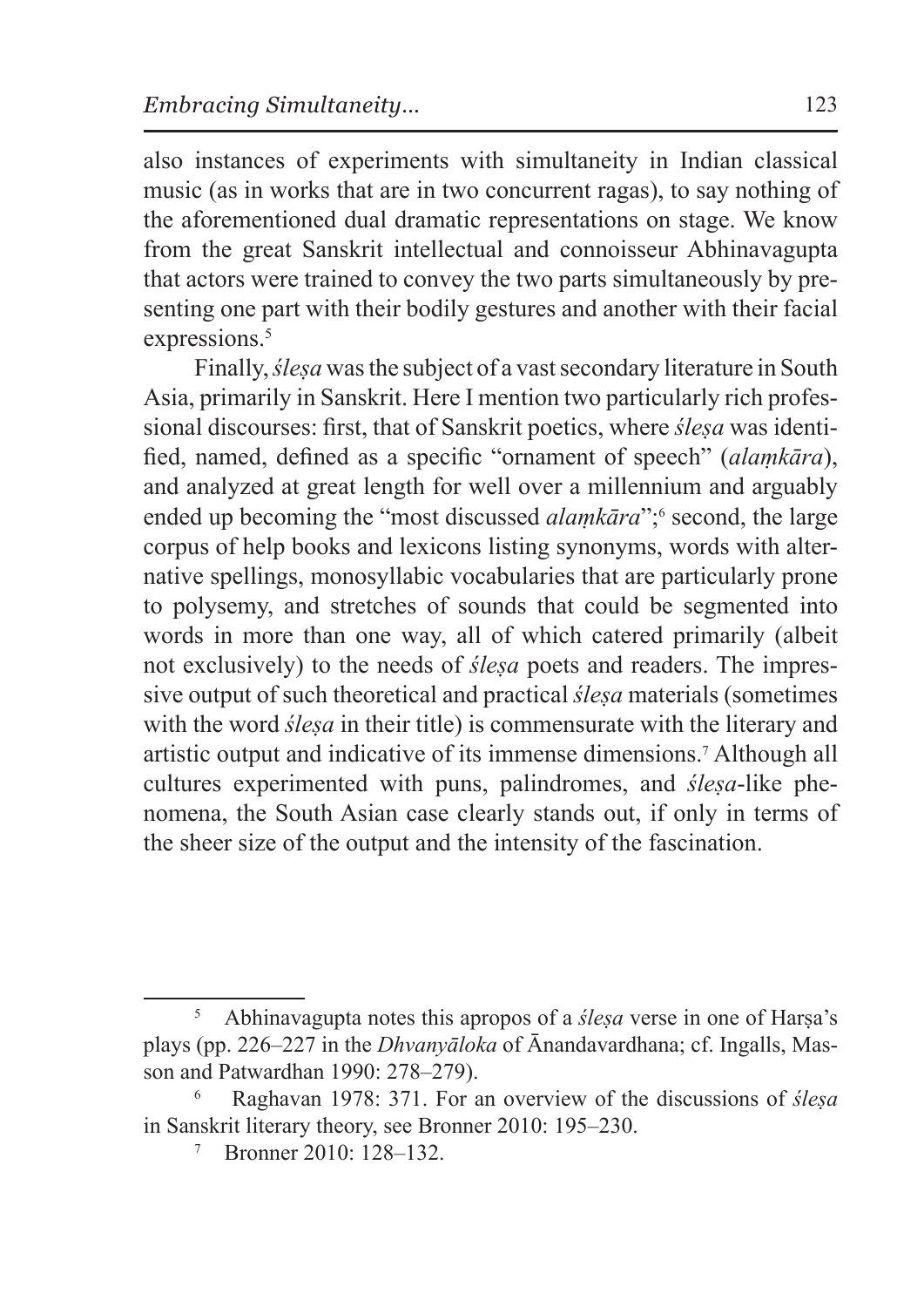# **History**

The prevalent notion among most modern critics is that this vast and unique cultural phenomenon somehow lies outside history. Polysemy is widely believed to be an innate feature of Sanskrit, a language that is supposed to be, by nature, uniquely prone to morphology, syntax, and, most important, lexicon that lend themselves to ambiguities. (One obvious problem with this belief is that the same must be true of Telugu and Tamil, although these are very different languages from an altogether different family.) Thus it is deemed that instances of deliberate simultaneity were always present in Sanskrit. But the very same people who maintain that *śleṣa* in Sanskrit is natural and eternal also believe that the full-scale *śleṣa* found in works such as the large poems that simultaneously narrate the two great Sanskrit epics, the *Rāmāyaṇa* and the *Mahābhārata*, "does not connect itself with any tradition earlier than the 11th century."<sup>8</sup> In short, *śleṣa* was always there, but nevertheless, it was also absent when and where it really mattered, namely, the "classical" period of the first millennium, and when it finally appeared, it did so out of the blue, outside any historical context. Both its constant presence and its sudden late appearance, moreover, seem not to need any explanation, the first because it was decreed by nature, and the second, presumably, simply because it was late.

These strange stances are primarily rooted in the still-strong anti*śleṣa* bias, a topic that is beyond the scope of this essay.<sup>9</sup> But as soon as such biases are discarded, the stages and phases in the history of *śleṣa* in South Asia can begin to manifest themselves. For one thing, this history has a marked beginning. Despite the prevalent opinion, instances of poetic simultaneity are very rare in the early specimens of *kāvya* literature: *śleṣa* is scarce in the *Rāmāyaṇa*, which the tradition holds to be the first or primordial poem (*ādikāvya*); it is still infrequent

<sup>8</sup> Dasgupta and De 1962: 339; see also Lienhard 1984: 224.

See Bronner 2010: 9–13.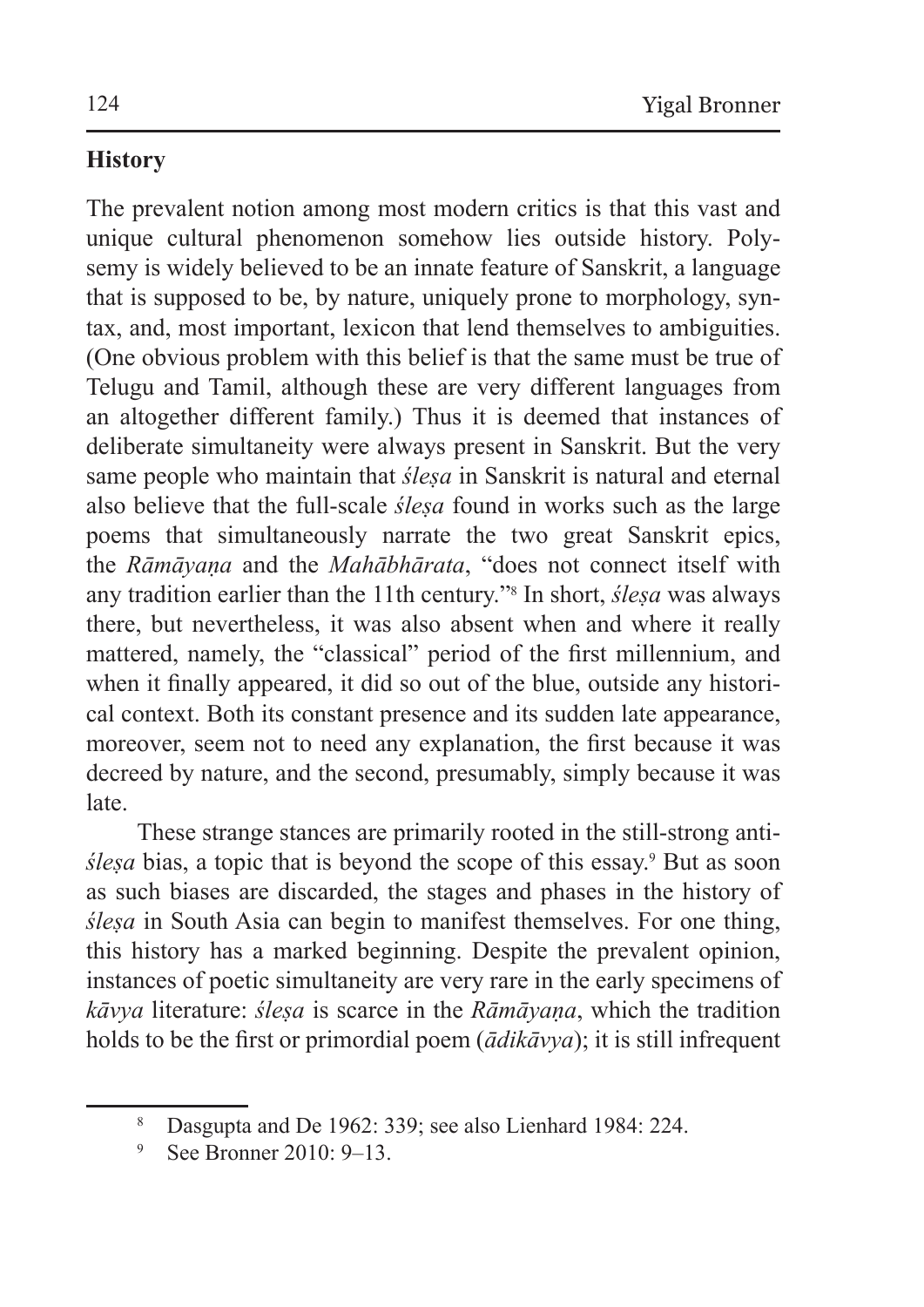in the earliest extant works of versified *kāvya* proper, such as the poems and plays of Aśvaghosa (second century CE); and even in the works of Kālidāsa (late fourth or fifth century), who certainly was no stranger to semantic excess, its instances are few and far between. It is only around the sixth century CE, in works such as Bhāravi's *Kirātārjunīya*, that we find *śleṣa* as a prominent feature in versified *kāvya*. A similar picture emerges from the corpus of public poetry of inscriptions: *ślesa* is virtually absent from the famous Junāgarh epigraph of Rudradāman in the second century CE and is still used sparsely even in the highly ornate eulogy of Samudragupta, inscribed in the fourth century on the Allahabad Pillar by the poet Harisena. Again, it is only in the sixth century that *śleṣa* comes to dominate the inscriptional *praśasti* style.<sup>10</sup>

It thus seems clear that the sixth century was a turning point for the use of simultaneity in Sanskrit literature. Strong support for this view comes from the *Vāsavadattā*, Subandhu's pioneering prose-art work. Here is what Subandhu tells us about himself and his composition in its concluding, signature verse (which, in some editions, is found as the concluding verse of his short introduction):

*sarasvatī-datta-vara-prasādaś cakre subandhus sujanâikabandhuḥ | pratyakṣara-śleṣa-maya-prapañca-vinyāsa-vaidagdha-nidhiṃ prabandham ||* (*Vāsavadattā*, p. 159)

Graced by Sarasvatī's gift of clarity, I, Subandhu, the sole soul mate of people of good taste, was empowered to complete this composition. It is a treasure of crafty configuration an entire constellation that consists of *śleṣa* in letter after letter.

<sup>&</sup>lt;sup>10</sup> On *ślesa* in inscriptions, see Brocquet 1996.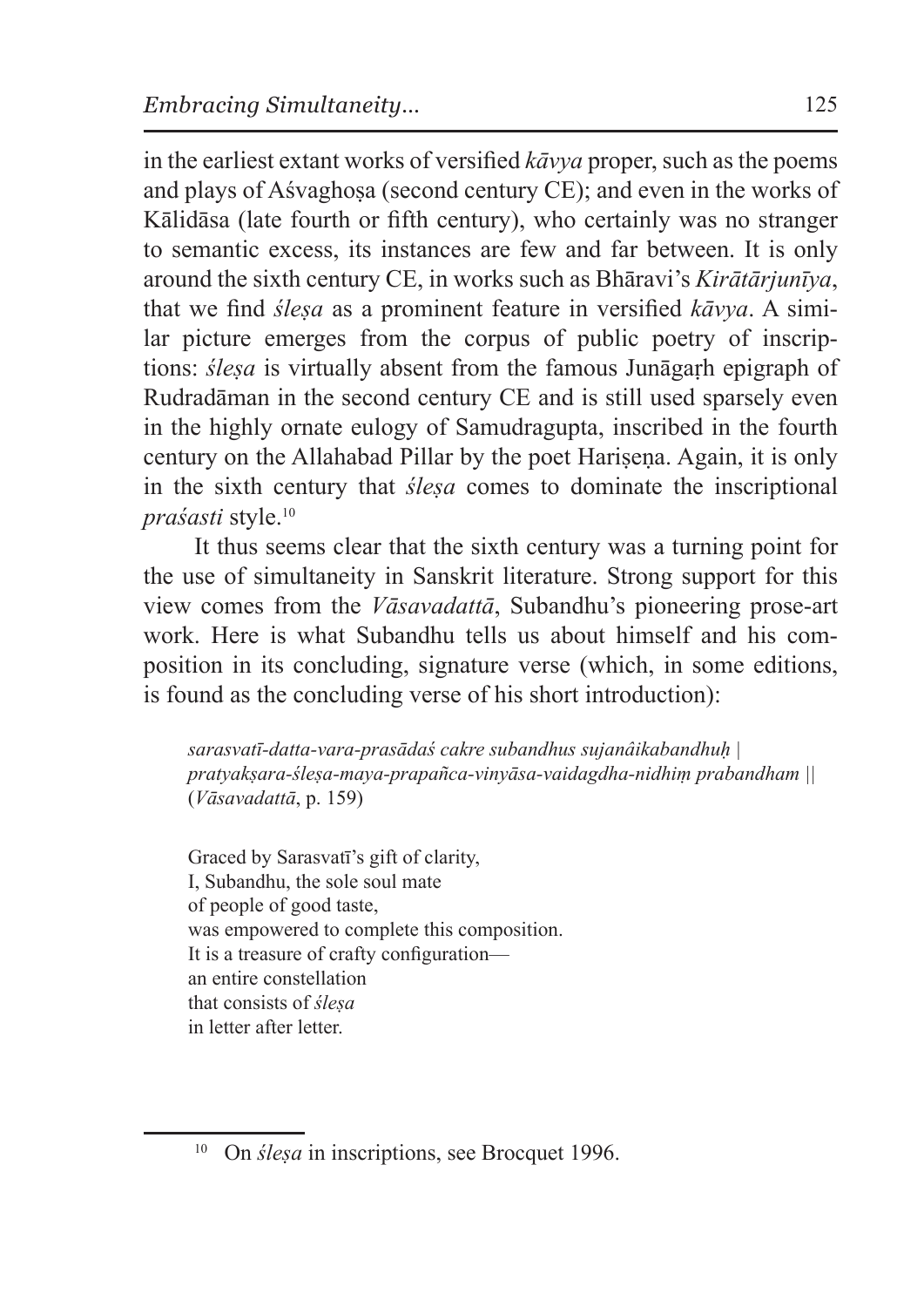Much can be said about this verse, which showcases the various components of Subandhu's revolutionary style: the bold use of long compounds, as in the one taking almost the entire second line of the verse; the rich score of sound effects, rhymes, and alliterations running throughout both lines; and wordplays and, indeed, a *śleṣa* on the word Sarasvatī, both as a river and as the goddess of poetry, whose gift of clarity is therefore of two concurrent types. But for my purposes it should be clear that Subandhu is announcing here, for the first time in the known history of *kāvya* literature, a new poetic vision with *śleṣa* as its dominant compositional mode "in letter after letter." It is perhaps not a coincidence that this is where we find the term *śleṣa* for the first time (although Subandhu uses it as a familiar designation), and it is clear that Subandhu wants his name (which he mentions nowhere else in the work) to be associated with this groundbreaking employment of *śleṣa*, his main source of pride.

I do not have space here to discuss in detail the nature of Subandhu's fascinating experiments with *śleṣa*; I can say only that he often used it in the long prose descriptive passages of the *Vāsavadattā* to play with Sanskrit's by-now-familiar conventions and clichés and to defamiliarize them in surprising and sometimes comic ways.<sup>11</sup> Such uses of *śleṣa* for the estrangement of conventions became a stable feature of Sanskrit prose style, as can be seen already in the works of Bāṇa, Subandhu's great follower and admirer. Even if Bāna tended to domesticate Subandhu's more subversive puns and use them in the service of his poetic eulogy of his political patron, King Harsa (r. 606–647), he continued massively to experiment with its capacities, often in ways that echoed his pioneering predecessor.<sup>12</sup>

Once tested in the prose labs of Subandhu and Bāṇa, *śleṣa* emerged as an extremely popular feature of *kāvya*'s various forms: verse and

<sup>11</sup> For a detailed discussion of Subandhu's *śleṣa*, see Bronner  $2010 \cdot 20 - 50$ 

<sup>&</sup>lt;sup>12</sup> For a brief discussion of Bāna's response to Subandhu, see Bronner 2010: 50–56. For Subandhu's use of compounds, see Bronner, forthcoming.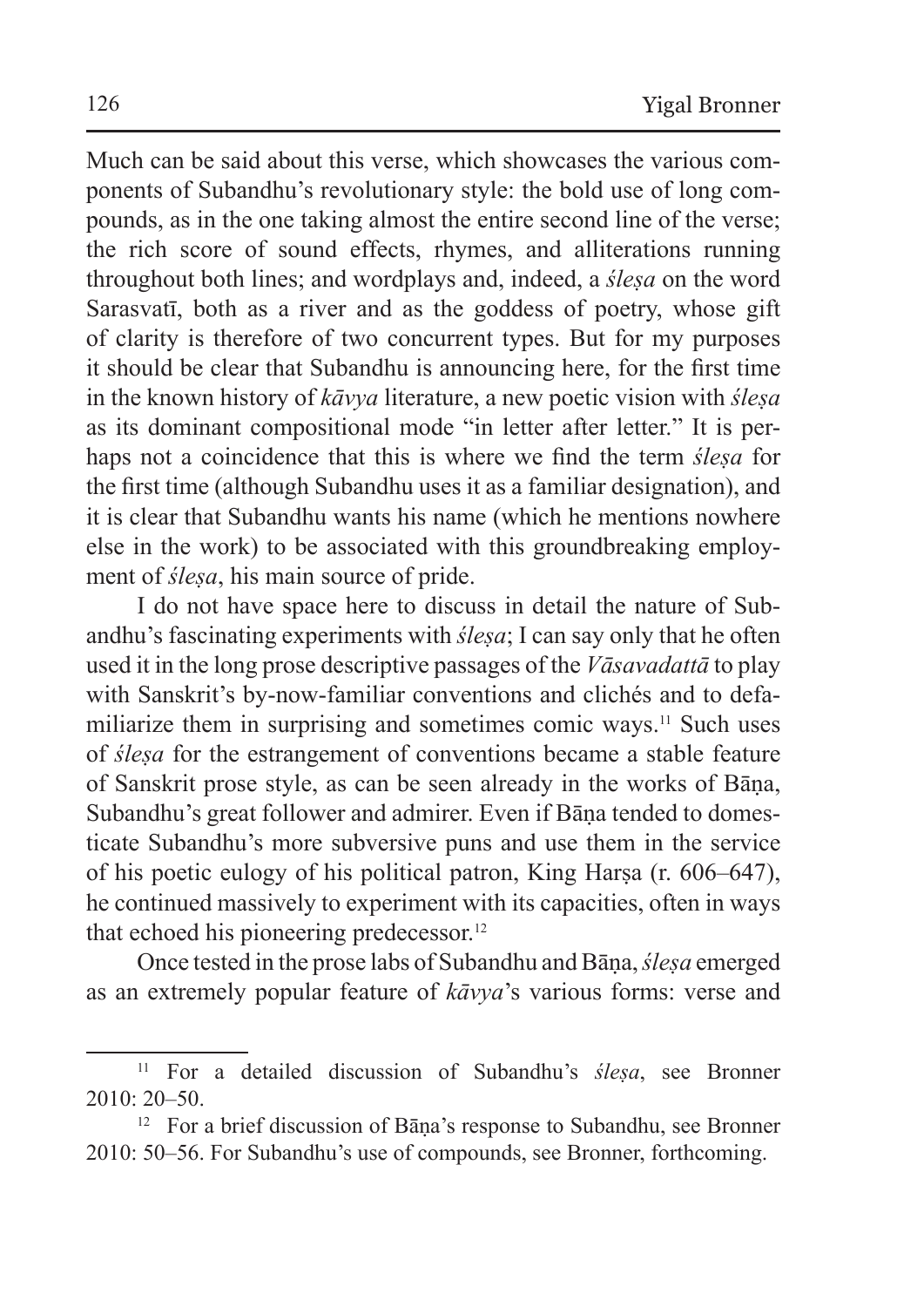prose, political and fictional, read and staged. Perhaps the most discernible trend of the seventh century was the transformation of *śleṣa* into a plot device in narrative poems and plays, where simultaneous language was used to depict or give voice to characters working under assumed identities and to a whole cast of emissaries and go-betweens whose speech is inherently equivocal. The "embraced" depictions or dialogues varied in length, as befitted the plots of their respective works. In the plays of King Harsa (Bāna's patron) and, a bit later, in Bhavabhūti's drama *Mālatīmādhava* (early eighth century), for example, *śleṣa* is used in short speeches among lovers who can barely disguise their love. But in Māgha's famous *Śiśupālavadha*, one of the most cherished works in the history of *kāvya*, we find a simultaneous oration that runs fourteen full stanzas (*Śiśupālavadha* 16.2–15). It consists of the speech of a political emissary sent to Kṛṣṇa by his nemesis Śiśupāla that embraces a peace offer with a declaration of war.13 And in the *Kīcakavadha* of Nītivarman (probably fl. ca. 600), a work dedicated to the undercover exploits of the epic heroes, *śleṣa* speeches and descriptions make up much of the text.<sup>14</sup> But regardless of their scope, all these instances of simultaneous speech are key events in their respective plots and are often discussed as such by the other dramatis personae. I believe that their centrality is closely related to the fact that *śleṣa* enabled the process by which disguised, conflicted, or dual characters were becoming themselves in these works. This argument will, I hope, become clearer when I look at one example from the *Kīcakavadha* later in this essay.

The uses of *śleṣa* continued to evolve. No doubt the most dramatic innovation of the eighth century was the invention of a new genre of narrative poems dedicated to the simultaneous narration of the two Sanskrit epics, the *Rāmāyaṇa* and the *Mahābhārata*. Despite the aforementioned attempts of Indologists to push this genre

<sup>13</sup> For Māgha's *śleṣa*, see Bronner 2010: 79–82; and Bronner and McCrea 2012.

 $14$  Bronner 2010: 58–78.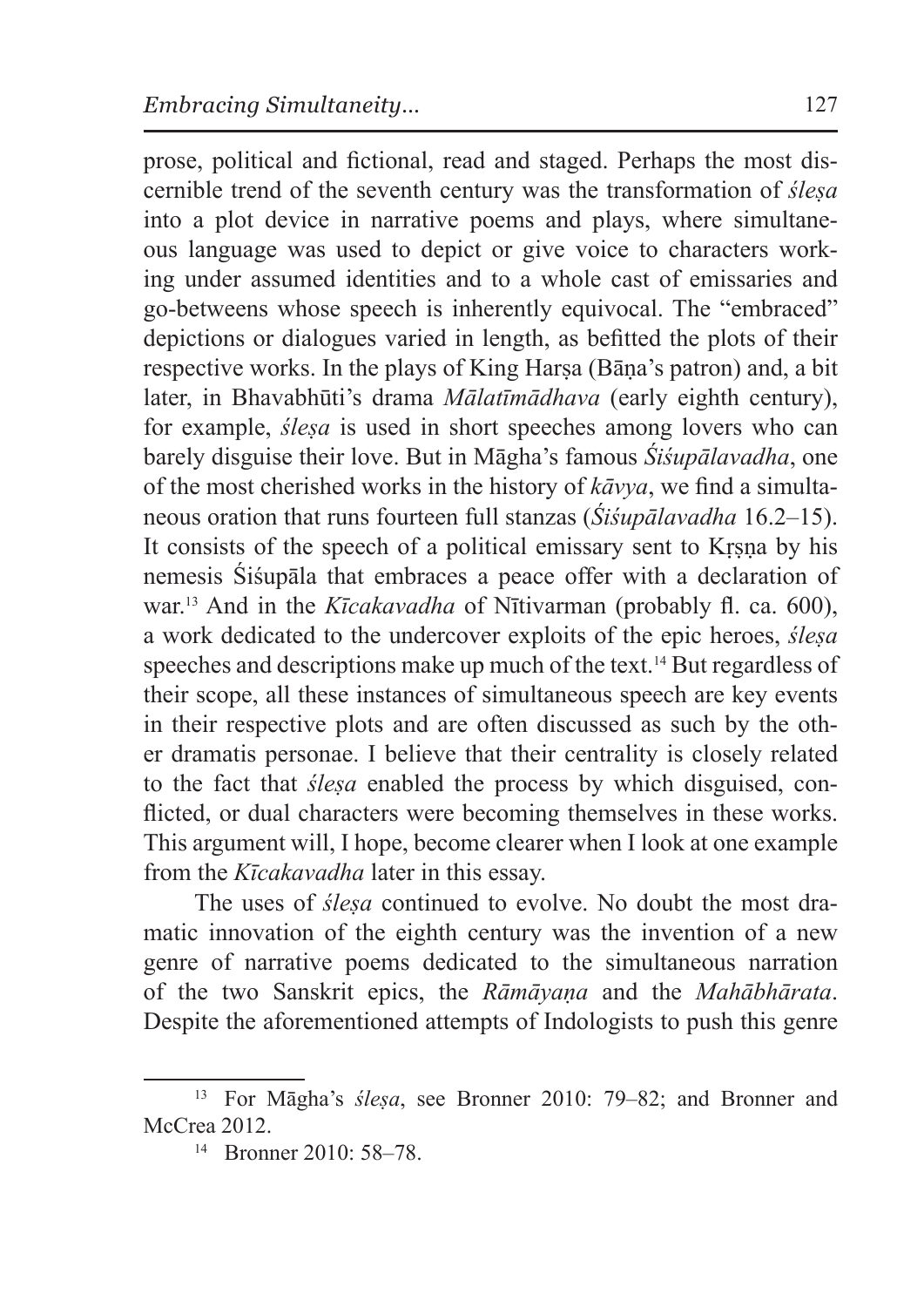to the second millennium CE, the earliest known example of this type is by the famous author and theoretician Dandin (fl. ca.  $700 \text{ CE}$ ).<sup>15</sup> It has been suggested that one of Dandin's inspirations for composing such an unusual work was the great narrative relief in the Pallava port city of Mahabalipuram (Mammalapuram), which itself allows two concurrent interpretations,16 although the literary experiments with *śleṣa* in the preceding decades must have been just as important. Dandin's pioneering *śleṣa* work is now lost except for a single verse that the literary theorist King Bhoja cited in the eleventh century as an example of what by then was already a thriving genre. Indeed, Bhoja connected the full-scale dual narrative works to the smaller-scale attempts of Māgha and Nītivarman. He dubbed the genre "aiming at two targets" (*dvisandhānakāvya*), which is also the name of a second work he cites, by the Jain author Dhanañjaya (ca. 800 CE). This massive, ambitious work, which tries to embrace the great epic plots together with various Jain traditions, is fully extant and allows many insights into a relatively early phase in the evolution of simultaneous narration in South Asia.<sup>17</sup>

New uses of simultaneity continued to appear—one example is the ninth-century corpus of the poet Ratnākara, which highlights, among other things, complex multilingual *śleṣa* (in his *Haravijaya*) and the genre of "distortive talk" (in his *Vakroktipañcāśikā*)—but it was the conarration of the epics that became the dominant application of *śleṣa* during the first centuries of the second millennium CE. Here we find a considerable number of full-scale poems that narrate either the epics of the Brahmin tradition or the stories of the Jain saints and even combine the exploits of mythic heroes with those of historical figures (see the *Rāmacarita* of Sandhyākaranandin, the topic of Brocquet's research in Brocquet 2010 and elsewhere). It is in this period that we also find the most popular work of the genre, the celebrated

<sup>&</sup>lt;sup>15</sup> For Dandin's dates, see Bronner 2012. For a discussion of his lost work, see Bronner 2010: 99–102.

<sup>16</sup> Rabe 2001: 82, 115.

 $17$  Bronner  $2010 \cdot 102 - 121$ .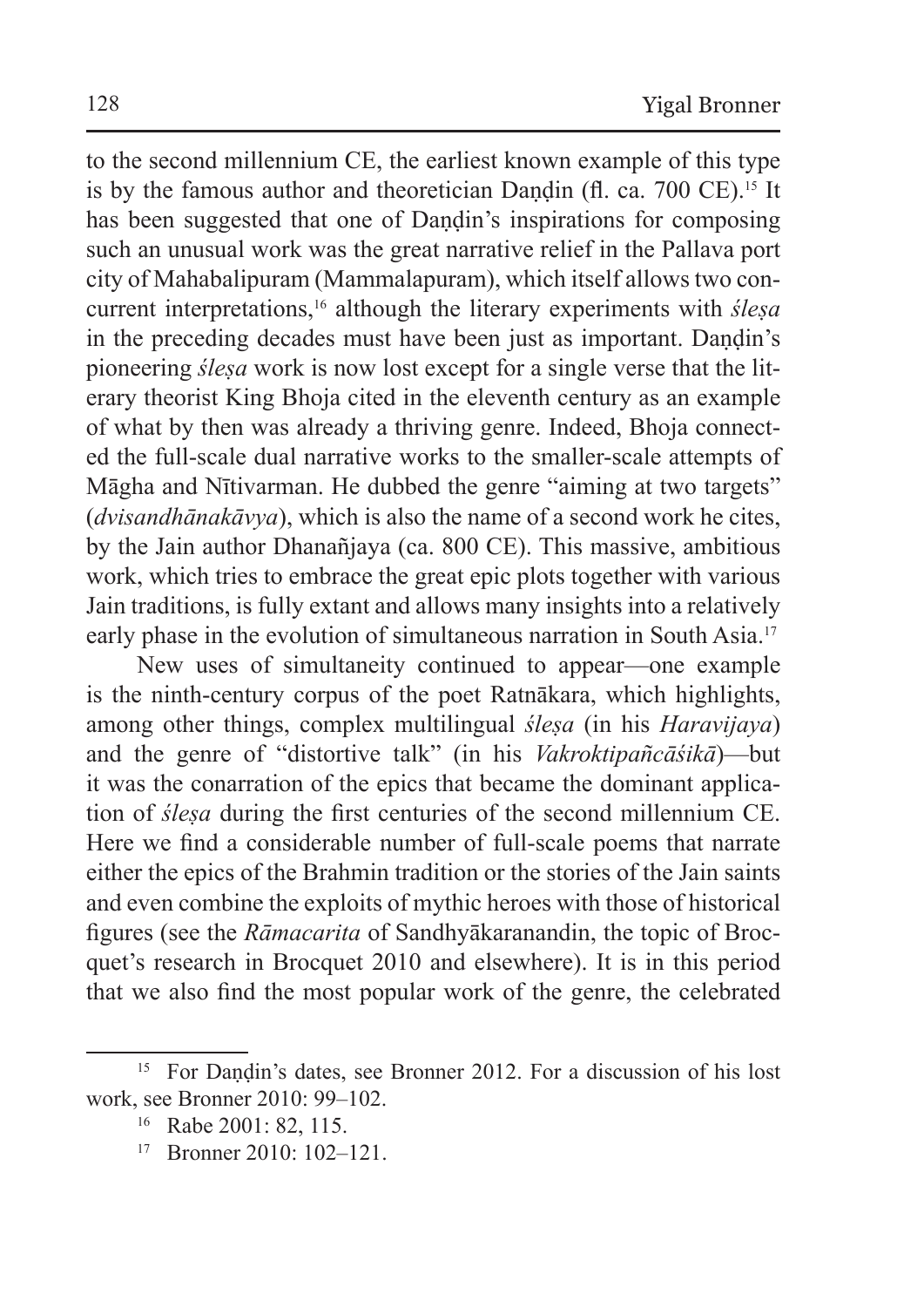*Rāghavapāṇḍavīya* of Kavirāja (ca. 1175), a verse from which I will sample shortly. And this is also the period when, not surprisingly, special lexicons, thesauri, and other wordbooks that catered to the needs of *śleṣa* poets and readers flourished. This *śleṣa* boom coincided with the vernacularization of South Asia—the process by which vernacular languages asserted themselves as Sanskrit's equals and began to develop their own canons of belletristic works. It may well be that the great investment in simultaneous narration was the response of Sanskrit writers to the vernacular revolution, as Pollock called it: an attempt to invest in literary projects where Sanskrit still held an advantage over upstart languages.<sup>18</sup>

A second *śleṣa* boom took place in the sixteenth and seventeenth centuries, this time mostly confined to the southern part of the Indian peninsula and coinciding with the incorporation of *śleṣa* by Telugu and Tamil authors. These two southern languages, it should be noted, adopted *ślesa* massively, although each with a different approach. Telugu writers took the genre of double-epic or dual-targeted poetry of Sanskrit authors such as Daṇḍin, Dhanañjaya, and, most famously, Kavirāja and dramatically expanded its range of possibilities. Tamil poets, by contrast, made *ślesa* the dominant compositional mode of Tamil-specific genres, such as the immensely popular *cilēṭai* (*śleṣa*) *veṇpā* and *vilācam*. Sanskrit poets in this region reacted to these developments by entering a three-way literary competition in which they accelerated their own experiments with simultaneity. For example, it may not be a coincidence that the Sanskrit author Sūryadāsa (fl. ca. 1580 CE) created the first full-scale bidirectional poem which narrates the tale of Nala when read in one direction and that of Hariścandra when read in the other—just at the time when an anonymous Telugu author "embraced" these two narratives for the first time in a work that is "merely" bitextual (*Nalahariścandrīya*). *Śleṣa* works,

<sup>18</sup> For the argument about vernacularization, see Pollock 2006. For*śleṣa* in this context, see Bronner 2010: 132–139.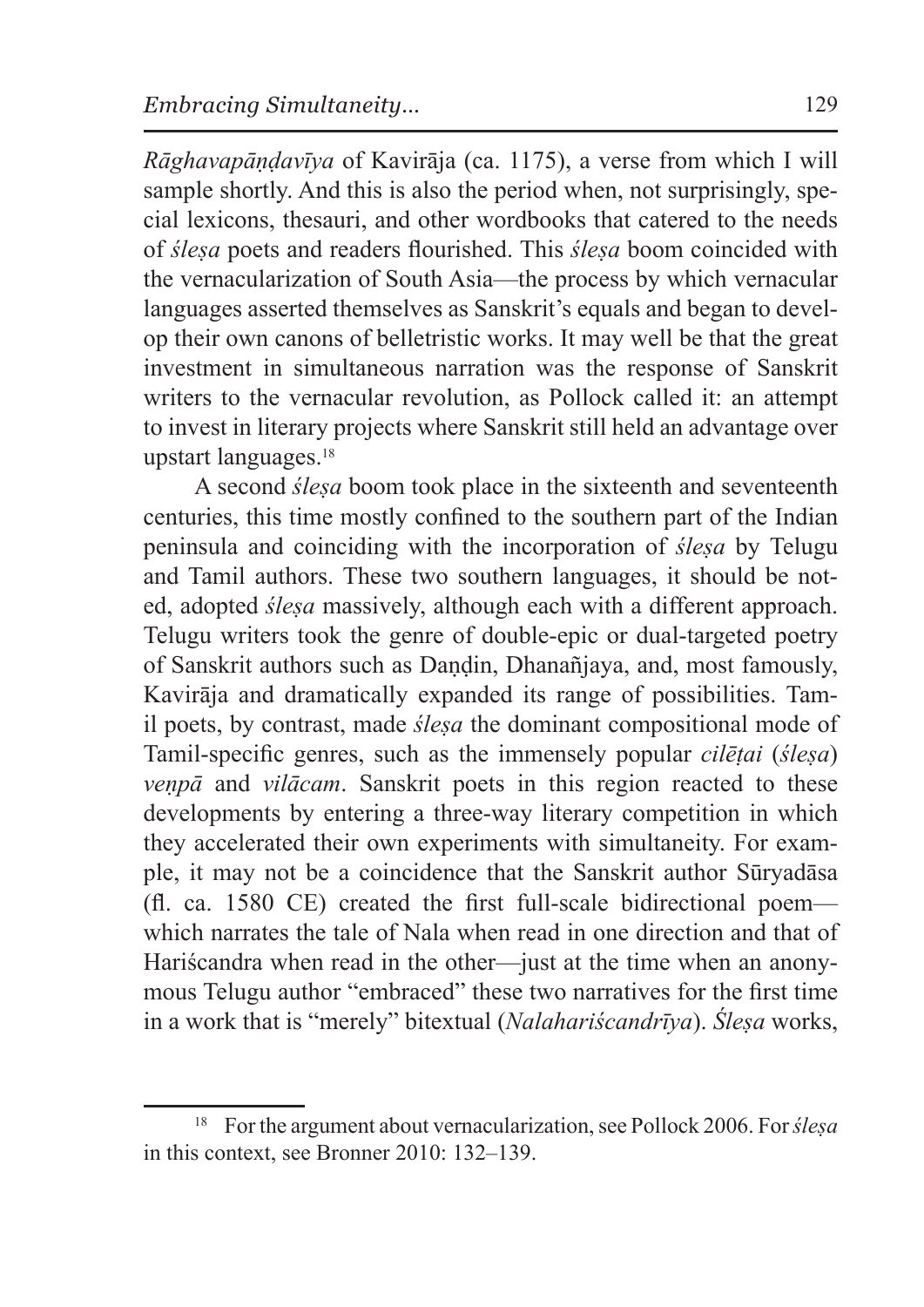especially in Telugu and Tamil, continued to be composed in the South well into the modern era, as I mentioned in the previous section.

### **A Self-Conscious Movement**

These literary developments, whose history I have only schematically sketched, were not sporadic and unrelated. Rather, they represent the efforts of a self-conscious avant-garde movement that constantly tried to push literature to its limits. The poets I have mentioned connected themselves to their predecessors, both implicitly and explicitly, and took special pride in the extremity of their collective experimentation. An example of this connectedness is the constant pattern of lineage making that links the various historical phases sketched earlier. The *Vāsavadattā* of Subandhu, the great pioneer of *śleṣa*, is praised by Bāṇa, his successor in the field of *śleṣa*-dominated prose. Kavirāja declares that both Subandhu and Bāṇa are his pair of role models on the path of "crooked speech," and the thirteenth-century *śleṣa* writer Vidyāmādhava already speaks of all three of them as his triad of masters. The lineage continues into the early modern era and across languages: Telugu *śleṣa* poets such as Piṅgaḷi Sūranna present Kavirāja as their inspiration.<sup>19</sup>

Another pattern of associating with the *śleṣa* movement is that of either titling dual-targeted or multitargeted works according to the number of their targets, as in *dvisandhāna* (bitarget), *trisandhāna* (tritarget) or even *saptasandhāna* (septatarget) poems, or naming them after their main characters, as in *Rāghavapāṇḍavīya* (*On Rāghava and Pāṇḍava*), *Rāghavayādavīya* (*On Rāghava and Yādava*), *Pārvatīrukmiṇīya* (*On Pārvatī and Rukmiṇī*), or the aforementioned *Nalahariścandrīya* (*On Nala and Hariścandra*). There were, of course, numerous subtler echoes meant for the eyes (or ears) of the intended, well-versed reader. Think, in this context, of the imagery used by *śleṣa* writers to describe their unique accomplishments: if the famous Kavirāja, for example, compared his merging of the two great epics to the sage Bhagīratha's

<sup>19</sup> Bronner 2010: 234–235.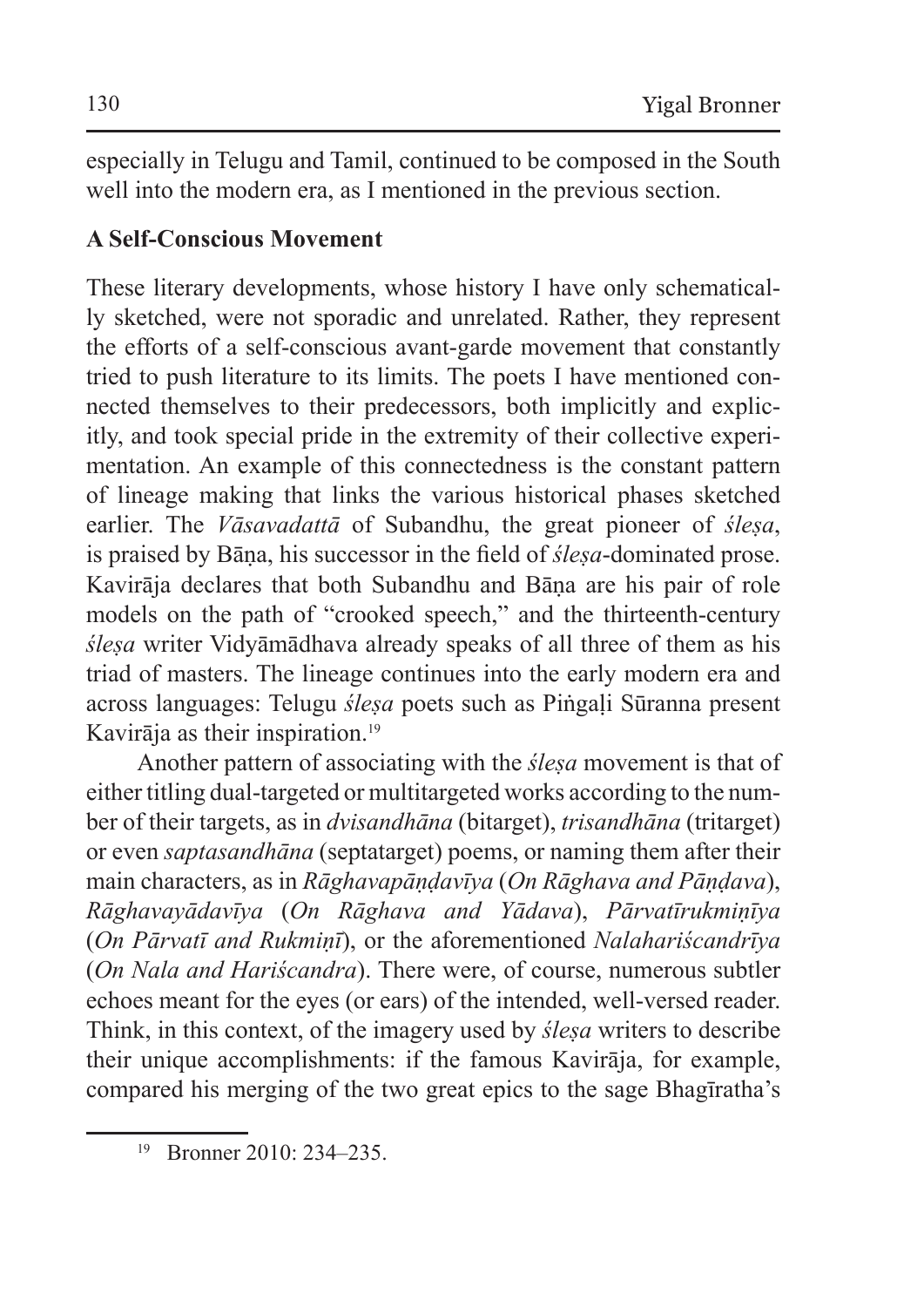bringing the river Gaṅgā (*Rāmāyaṇa*) to the ocean (*Mahābhārata*), it is no mere coincidence that the aforementioned Sūryadāsa compared his bidirectional poem to another incredible but unprecedented feat involving one of India's great rivers: reversing the course of the Godāvarī and making it suddenly flow uphill.<sup>20</sup>

Indeed, extended moments of self-reflection on simultaneity, its technical aspects, and its powerful accomplishments are quite common in the long history of the *śleṣa* movement and indicate, more than anything else, the shared feeling of its participants: the achievement of a unique victory over language (rather than succumbing to one of its "natural" features). A straight line connects Subandhu's celebration of his work as "an entire constellation / that consists of *śleṣa* / in letter after letter" in the sixth century to Piṅgaḷi Sūranna's prideful claim of achieving the same in Telugu about a millennium later.<sup>21</sup> There are many such instances, and the overall sentiment is that extended simultaneity is "the very life breath of articulate speech" (*vāgvaikharījīvitam*), as Śesācalapati, another *ślesa* poet from the early modern era, put it.<sup>22</sup> The idea that the composition of *ślesa* works is the acme of literary erudition and virtuosity is found also among emic theoreticians and critics, whose reaction to such flashy devices as *śleṣa* was otherwise sometimes ambivalent. Thus Rudrata, the important Kashmiri thinker from the ninth century, stated that "only once he has attained a complete and perfect command of grammar, read the corpus of poetic practice, learned the vernacular languages, and taken great pains to master the vast variety of wordbooks, should the gifted, great poet attempt to compose in *śleṣa*."23 One may think of such statements as a warning to *śleṣa* authors in the making about the necessary prerequisites and also as praise for the achievements of the group of *śleṣa* authors, but in any case, they again confirm the existence of such a conscious, distinct

<sup>20</sup> Bronner 2010: 126–127.

<sup>&</sup>lt;sup>21</sup> See the discussion in Bronner 2010: 134–135, 235.

<sup>22</sup> Bronner 2010: 127–128.

<sup>&</sup>lt;sup>23</sup> *Kāvyālamkāra* of Rudrata 4.35; cf. Bronner 2010: 129.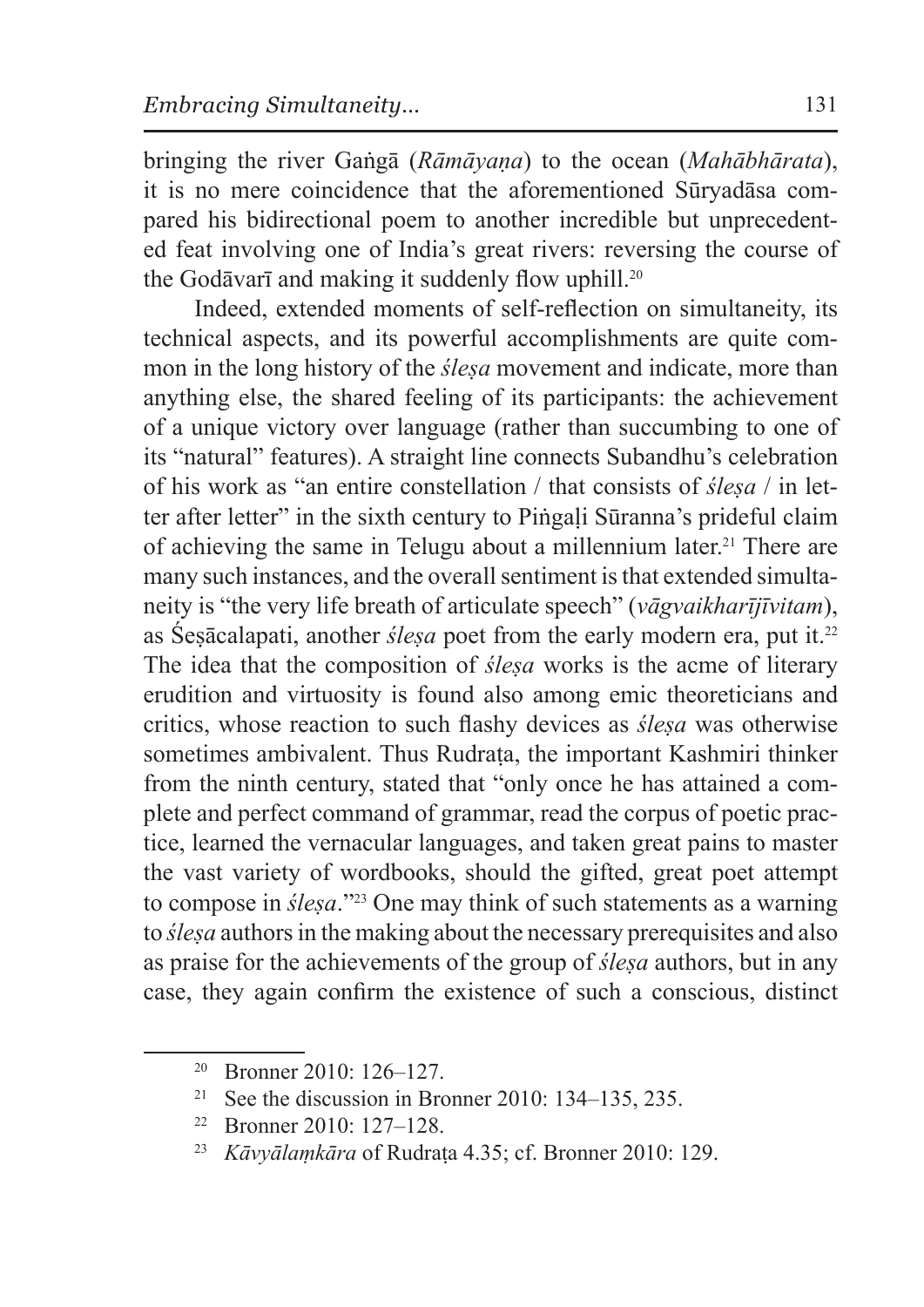group. In this connection it is worth noting that the title "*śleṣa*-poet" (*śleṣa-kavi*) is attested and self-claimed in literature (this, for example, is how the gander dubs Damayantī after she cleverly uses a *śleṣa* verse in the famous *Naisadhacarita* of Sriharsa, clearly one of the tradition's greatest *śleṣa* poets), and that in the later tradition we know of poets who claimed even more bombastic titles, such as "tiger of *śleṣa*" (*cilēṭaippuli*) in the case of the Tamil author Vēmpattūr Piccuvaiyar.<sup>24</sup>

## **Extreme Poetry: Examples of** *Śleṣa* **in Practice**

Clearly, this movement's sense of pride derives partly from the sheer display of virtuosity inherent in the feat of simultaneous expression and in the sense of triumph over the constraints of language.25 But this is only the beginning. As I have noted, the long-standing experimentation with *śleṣa* constantly strove to push central goals of *kāvya*'s literary project to their limit and, in doing so, to advance this project as a whole. I will try to exemplify this with respect to three such poetic ideals: reworking and refining the great Sanskrit epics, enabling characters to become themselves, and giving voice to the ideals of devotional bhakti, with its rich, inherent paradoxes.

Sidestepping chronological order, I begin with an example from the most celebrated figure in the *śleṣa* movement, the poet Kavirāja (literally, "king of poets"). Here is a verse from his vast bitextual work, the *Rāghavapāṇḍavīya*, which tells the *Rāmāyaṇa*'s tale of Rāma and his brothers and, at the same time, the *Mahābhārata*'s story of the Pāṇḍava brothers. The Sanskrit is followed by two parallel translations, each befitting the reading demanded by one of these narratives:

*tato hanūmān vijayāṅkabhūtasvareṇa ghoreṇa nadan pareṣām | lāṅgūlalagnena hutāśanena dadāha laṅkām iva cittavṛttim ||*  (*Rāghavapāṇḍavīya* of Kavirāja, 6.20)

<sup>24</sup> *Naiṣadhacarita* 3.69. For a discussion of the notion of a *śleṣa* poet, see Bronner 2010: 234–239.

 $25$  Bronner 2010: 239–242.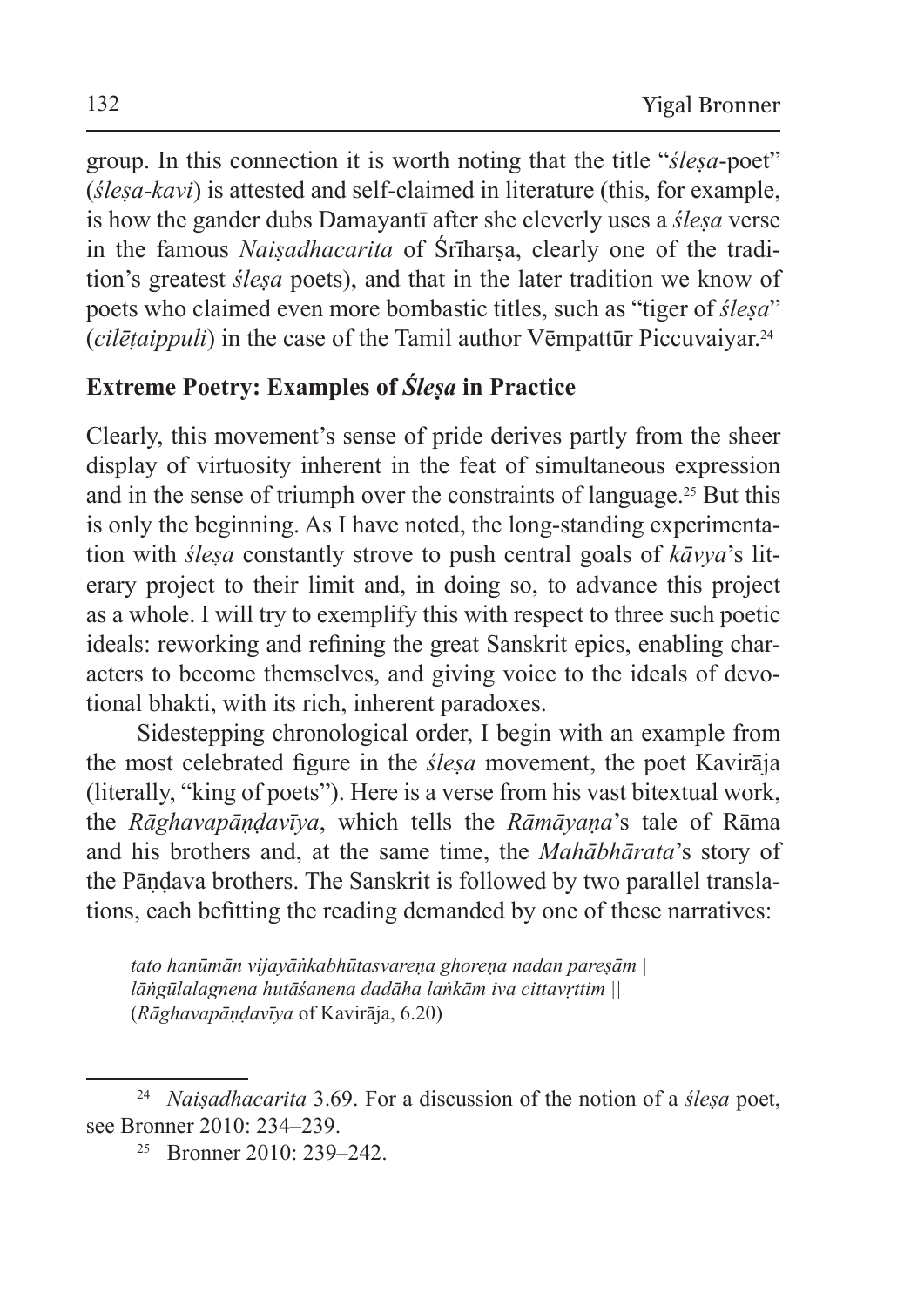| [Rāmāyaṇa reading:]                        | [ <i>Mahābhārata</i> reading:]                  |
|--------------------------------------------|-------------------------------------------------|
| Then Hanūmān sounded his terrifying        | Then Hanūmān sounded his<br>terrifying          |
| roar of victory and burned down Lanka      | roar from Arjuna's ensign and<br>scorched       |
| with Fire riding his tail, as if scorching | the hearts of his enemies, as<br>once he        |
| his enemies' hearts.                       | burned down Lanka with Fire<br>riding his tail. |

The section in the poem from which this verse is taken conarrates the *Rāmāyaṇa*'s *Sundarakāṇḍa*, where the monkey Hanūmān discovers the whereabouts of the captive Sītā and returns to report to Rāma, still an exile in the forest, with the *Mahābhārata*'s *Virāṭaparvan*, where Arjuna and his brothers live in disguise—the final stipulation of their long exile. In examining the example, it is important to note, first, how relatively light its use of polysemy is. The only true homonym here is *vijaya*, which refers to Hanūmān's "victory" in the *Rāmāyaṇa* register and is used as an epithet for Arjuna in the *Mahābhārata*. 26 This almost seamless linguistic embrace throws light on the close parallels between and hence easy embrace of the *Sundarakāṇḍa* and the *Virāṭaparvan*: both narrate the last year of exile of their respective heroes, both involve a humiliation of the female protagonist (Sītā at the hands of her captor Rāvaṇa, Draupadī at the hands of her molester Kīcaka), both feature a further humiliation of the male protagonists in connection with the women's plight (Hanūmān is captured after discovering Sītā and is marched through town by Rāvaṇa's soldiers, his tail set on fire; the heroic warrior Arjuna—and later his brother Bhīma—

<sup>&</sup>lt;sup>26</sup> The word *anka* is also used somewhat differently in the two readings. On the *Mahābhārata* side, it refers to Arjuna's ensign or banner, on which Hanūmān is located. In the *Rāmāyaṇa* reading, it signifies how the roar was a "sign" or symbol of victory.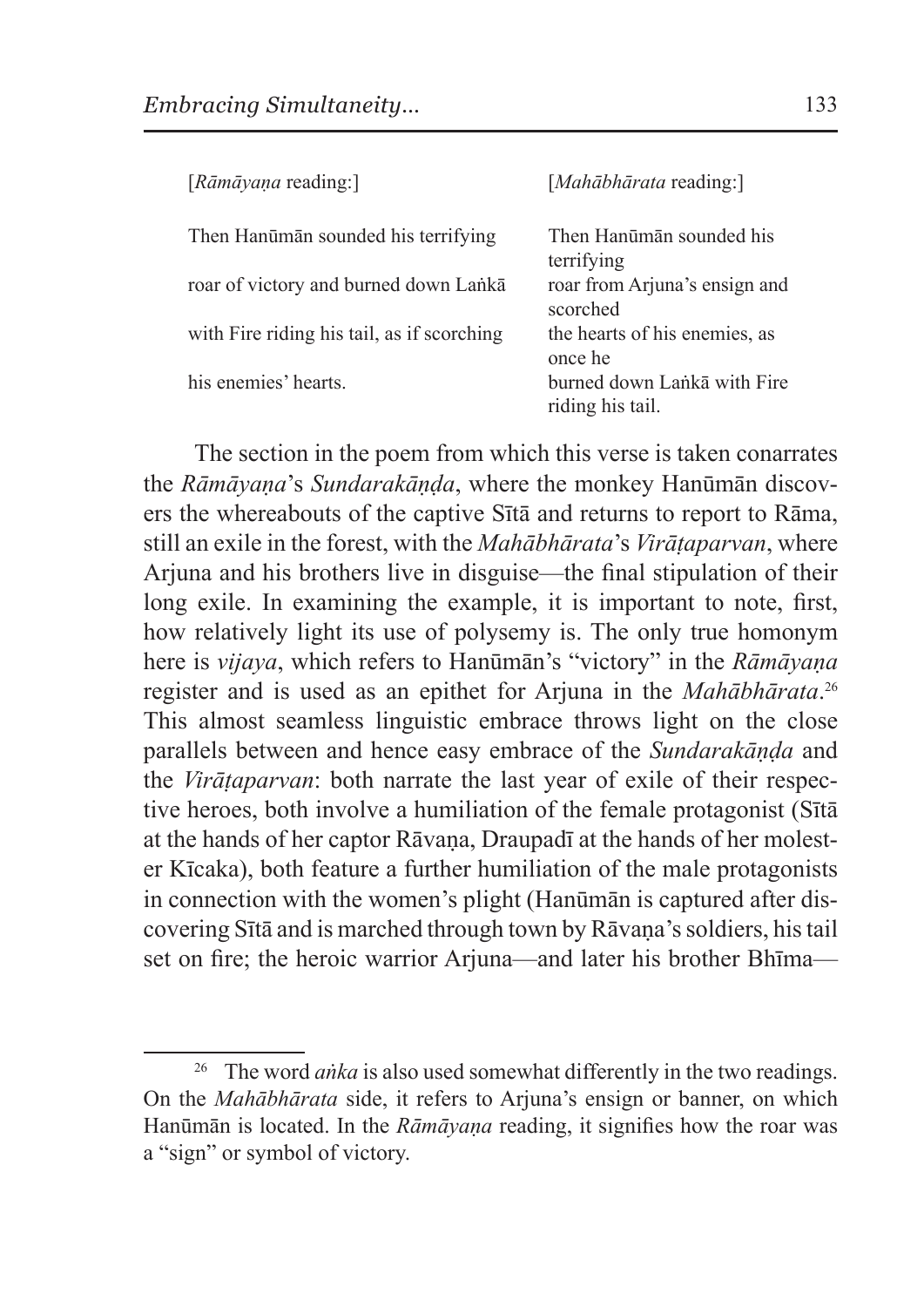are disguised as women on Draupadī's behalf), and both Hanūmān and Arjuna single-handedly defeat their enemies, as depicted in this verse.

Moreover, both feature the same character. Hanūmān, who in the *Rāmāyaṇa* uses his burning tail to raze the entire city of Laṅkā, reappears in many versions of the *Mahābhārata* on Arjuna's ensign (hoisted as the final step of the hero's self-revelation) and becomes an active participant in the battle. Indeed, both possible readings of this Sanskrit verse are explicitly compared with each other, only that the subject and the standard of the simile are rotated, a signature technique of Kavirāja that he lists in the introduction to his poem. The result is a powerful thematization of the reverberation between the two epics as we hear the same roar echoed on both sides of the bitextual divide. Generations of Sanskrit poets reworked the materials of one epic, often with an eye to the other, in a process that begins with the epics themselves. But what we see here, in this one simple example, is a powerful poetic meditation on the tight intertextual resonance between the tradition's two founding works.

My second example is probably a few centuries older. The *Kīcakavadha* (*Killing Kīcaka*) of Nītivarman also deals with the*Mahābhārata*'s *Virāṭaparvan*, where Draupadī, disguised as a maidservant of Virāṭa's queen, is harassed by Kīcaka (the queen's brother and the strongman in Virāṭa's court). After this incident, she runs to the king's assembly, where her five husbands, the epic protagonists, are working under cover. She complains bitterly to Virāṭa about the actions of Kīcaka, supposedly his subordinate, but her speech is simultaneously addressed to the ears of her husbands, for which purpose *śleṣa* is particularly suitable. On the simplest and most basic level, resorting to *śleṣa* allows Draupadī to engage her husbands in conversation without revealing their secret identity (and their relation to her) too soon. But as we shall see, her dual speech is far more consequential. Take, for example, a verse in which she addresses King Virāṭa and her favorite husband Bhīma. Again, the Sanskrit verse is followed by two parallel translations: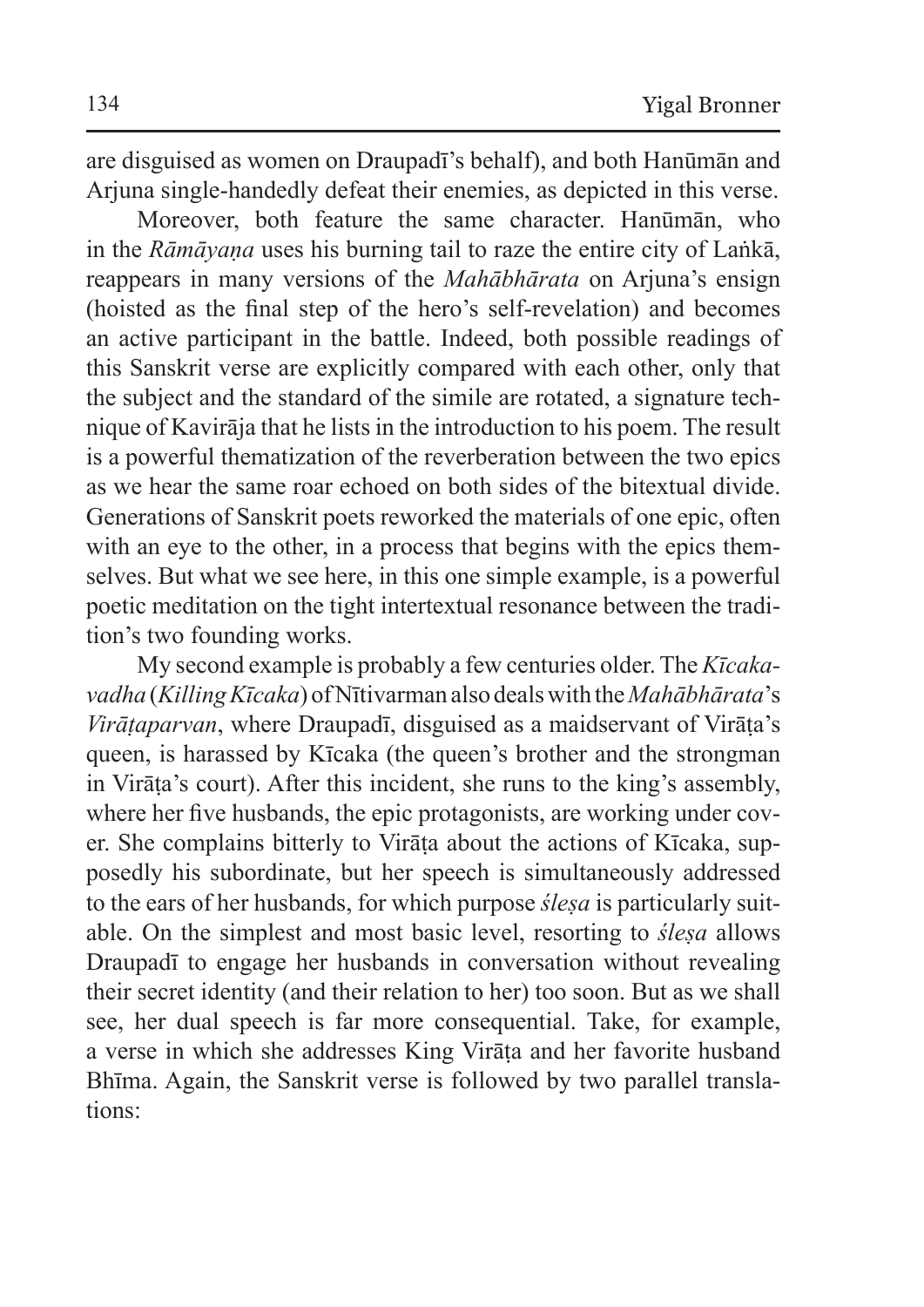*pātāśūrosṛjas tasya madaṅgajavimardinaḥ | siṃhasyeva mṛgaḥ kṣudras tvaṃ kila svayam īdṛśaḥ ||* (*Kīcakavadha* 3.28)

| [To Virāta:]                               | [To Bhima:]                               |
|--------------------------------------------|-------------------------------------------|
| You're a protector! A hero! Yet surely     | You'll soon drink blood from<br>the thigh |
| you created his [Kīcaka's] arrogance.      | of him who grabbed me by<br>my hair.      |
| For you act as if you were a pathetic deer | Sure! Just like a pathetic deer<br>would  |
| and he an elephant-crushing lion.          | [drink blood] off a lion.                 |

The technique that enables simultaneity here is quite different from what we have seen in the previous example and depends, in the first half of the verse, on crafting an utterance that can be differently carved up into words. To Virāṭa, Draupadī's words remind him of his role as a protector (*pātā*) and a hero (*śūro*) who generated (*'sṛjas*, here as a second person past-tense verb) the arrogance (*madaṅ*) of his servant, now elevated to the unthinkable position of an elephant-crushing (*gaja-vimardinaḥ*) lion. But to Bhīma, she speaks of his earlier oath quickly (*āśu*) to drink (*pātā*, a form derivable from the two homophonous roots *pā*, "to protect" and "to drink") blood (*'sṛjas*, the genitive singular of *asṛj*, "blood") from the thigh (*ūru*) of the man "who grabbed me by my hair" (*mad-aṅga-ja-virmardinaḥ*).

The hocus-pocus of resegmentation—dividing a single utterance into two sets of signifiers based on Sanskrit rules of euphonic combination (*sandhi*) and other morphological ambiguities—allows Draupadī to refer to two different episodes, depending on her intended listener, and to convey two very different affects. When she is speaking to Virāṭa, she boldly but respectfully demands justice as a servant who has been attacked in his court. But when she is speaking to her disguised husband, she sarcastically mocks his oath to take revenge for her earlier molestation at the hands of Duhśāsana, an even more humiliating incident that eventually led to her current miserable state.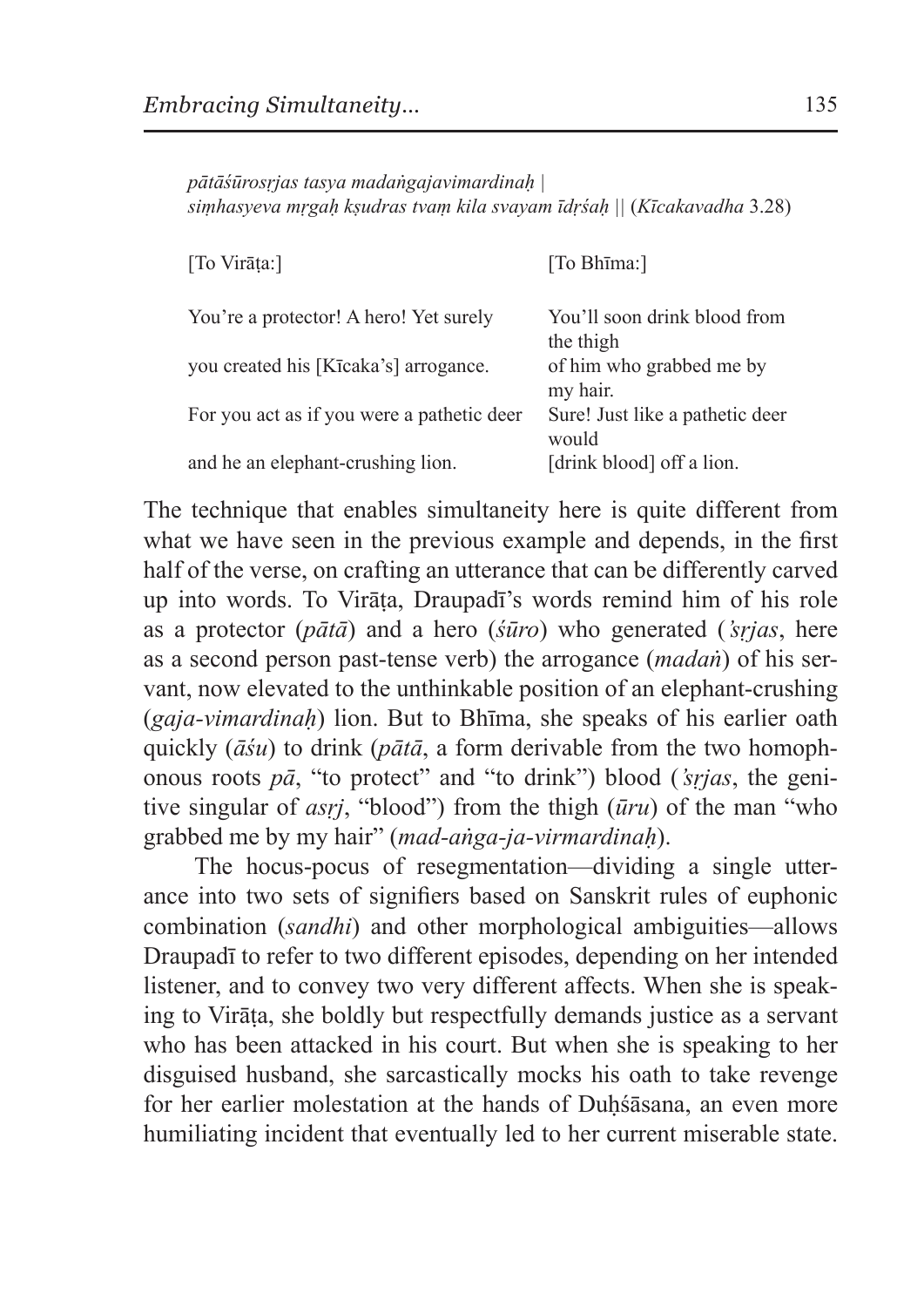Both incidents and affects are then accentuated in the second half of the verse by the single image of the pathetic deer and the mighty lion: for Virāṭa, it suggests the inverted hierarchy that he has helped create and is now asked to reverse; but it scathingly scorns the situation of Bhīma, formerly the world's greatest wrestler, who now serves as a paltry cook in Virāṭa's kitchen.

Many things can be said about this *śleṣa* verse and the longer passage from which it is taken. Here I will limit myself to two main points. First, the verse and the passage as a whole consistently highlight the close structural parallels between two episodes within the same epic: the humiliation Draupadī suffers at the hands of Duhśāsana in front of her family in the *Sabhāparvan* (the second book of the *Mahābhārata*) and the one she suffers later at the hands of Kīcaka in Virāṭa's court (in the *Virāṭaparvan*). Note that highlighting this intraepic similarity serves a somewhat different purpose than the interepic *śleṣa* of Kavirāja. Here the *śleṣa*-revealed similarities showcase the Virāṭa episode as an epic epicenter that repeats earlier losses (and, as Nītivarman later shows through *śleṣa* and other devices, also foregrounds later victories) in a condensed and refined manner.<sup>27</sup> Second, and not unrelated, as a result of her repeated humiliation and through the linguistic disguise of *śleṣa*, Draupadī is gradually allowed to emerge from her assumed, frozen, and fragmented identity and resume her true, holistic, and dynamic self. Note, for example, that in the public register of her *śleṣa* she still sounds like a humble, albeit angry, chambermaid, seeking protection and demanding that good order be reinstated, but in the private register, still manifest only to the small, intimate audience of her five husbands, the true Draupadī emerges, demanding revenge, blood, and a total reversal of fortunes.

Finally, let us look at an example from a very different work. The *Stutikusumāñjali* (*The Flower-Offerings of Praise*, hereafter the *SKA*) is a massive praise-poem to the god Śiva, composed by

<sup>27</sup> A similar point could be made about the Rāmāyaṇa's *Sundarakāṇḍa*, or *Beautiful Book*, from the parallel epic (Bronner 2010: 145–147, 246)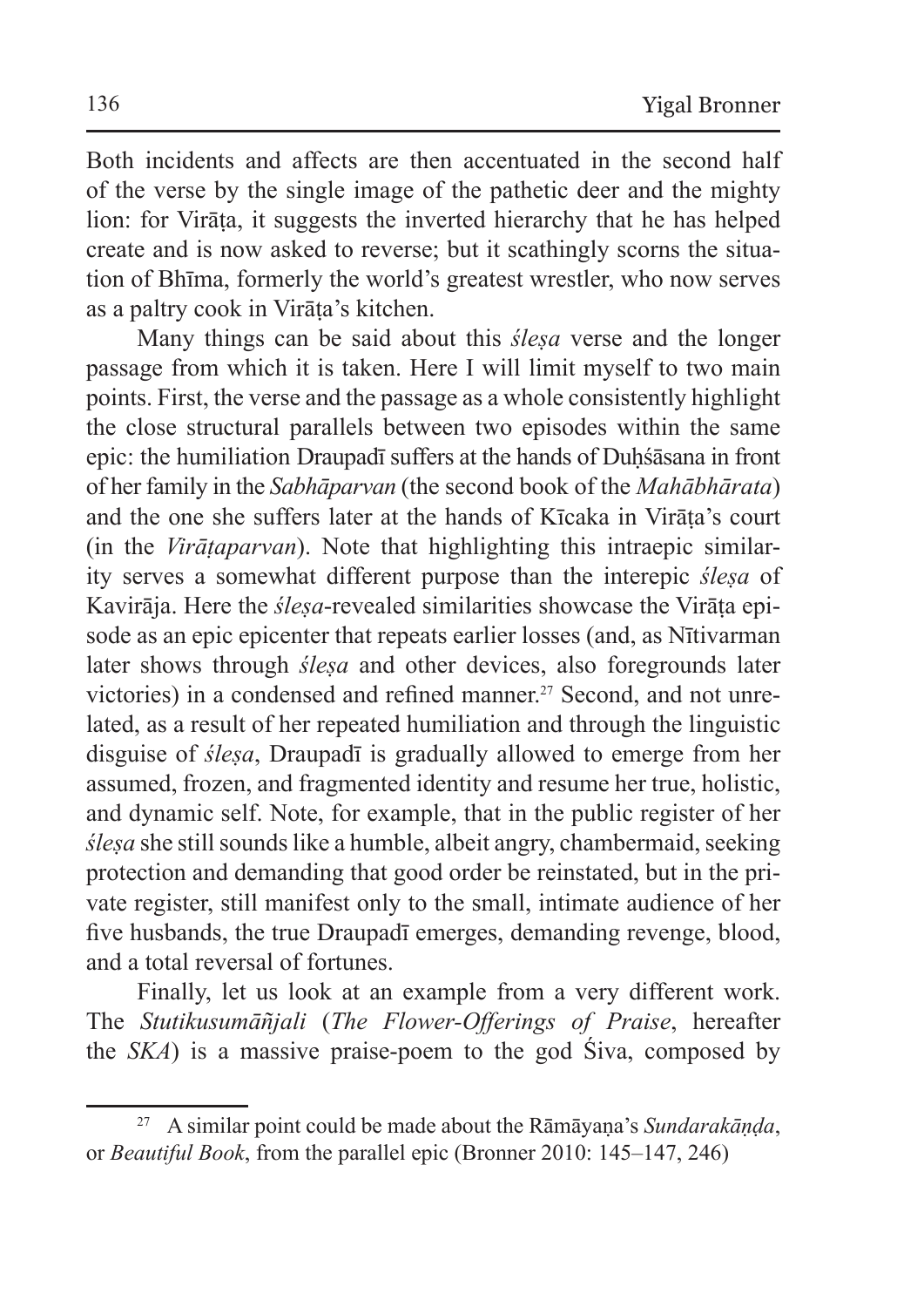the fourteenth-century Kashmiri writer Jagaddhara Bhaṭṭa in high *kāvya* style.28 Like a great many Sanskrit poems from its period, the *SKA* allots *śleṣa* a prominent place. Indeed, the poet bookends his gigantic work with *śleṣa* verses, uses this device frequently throughout his work, and dedicates "an emotionally climactic" chapter that is also "the longest individual section of the *SKA*" to a systematic exploration of its capacities in verse after verse.29 To see one of the many possible effects the embrace of linguistic registers offers a devotee (*bhakta*) who sings God's praises, let us examine one rather simple stanza of the 143 ones in this chapter. This time, we can make do with a single English translation and some additional notes:

*atyunnatān nijapadāc capalaś cyuto* 'y*aṃ bhūrīn bhramiṣyati jaḍaprakṛtiḥ kumārgān / matveti cet tyajasi mām ayam īdṛg eva gāṅgas tvayā kim iti mūrdhni dhṛtaḥ pravāhaḥ //* (*Stutikusumāñjaliḥ* 11.39)

"This fickle fool lost his high ground, where he should have stayed, to recklessly stray in every bad way." Don't desert me thinking that! The Ganges water is no different, and you hold it on your head!

Almost through its third metrical quarter, the stanza reads like straightforward appeal toŚiva not todesert the speaker. Thedevotee/poet anticipates what God might be thinking of him and his faults. Śiva will correctly see in him a failure who "lost his high ground,/where he should have stayed" (*atyunnatān nijapadāc*), to "recklessly stray/ into every bad way" (*bhūrīn bhramiṣyati* […] *kumārgān*); all this makes him "fickle" (*capala*) and a "fool" (literally, one whose nature isstupid; *jaḍa-prakṛtiḥ*). But then we are surprised to hear that even this realization should not lead Śiva to leave him, because the behavior of

<sup>&</sup>lt;sup>28</sup> For an excellent analysis of this work, see Stainton 2013: 232–359.

<sup>29</sup> Stainton 2013: 257.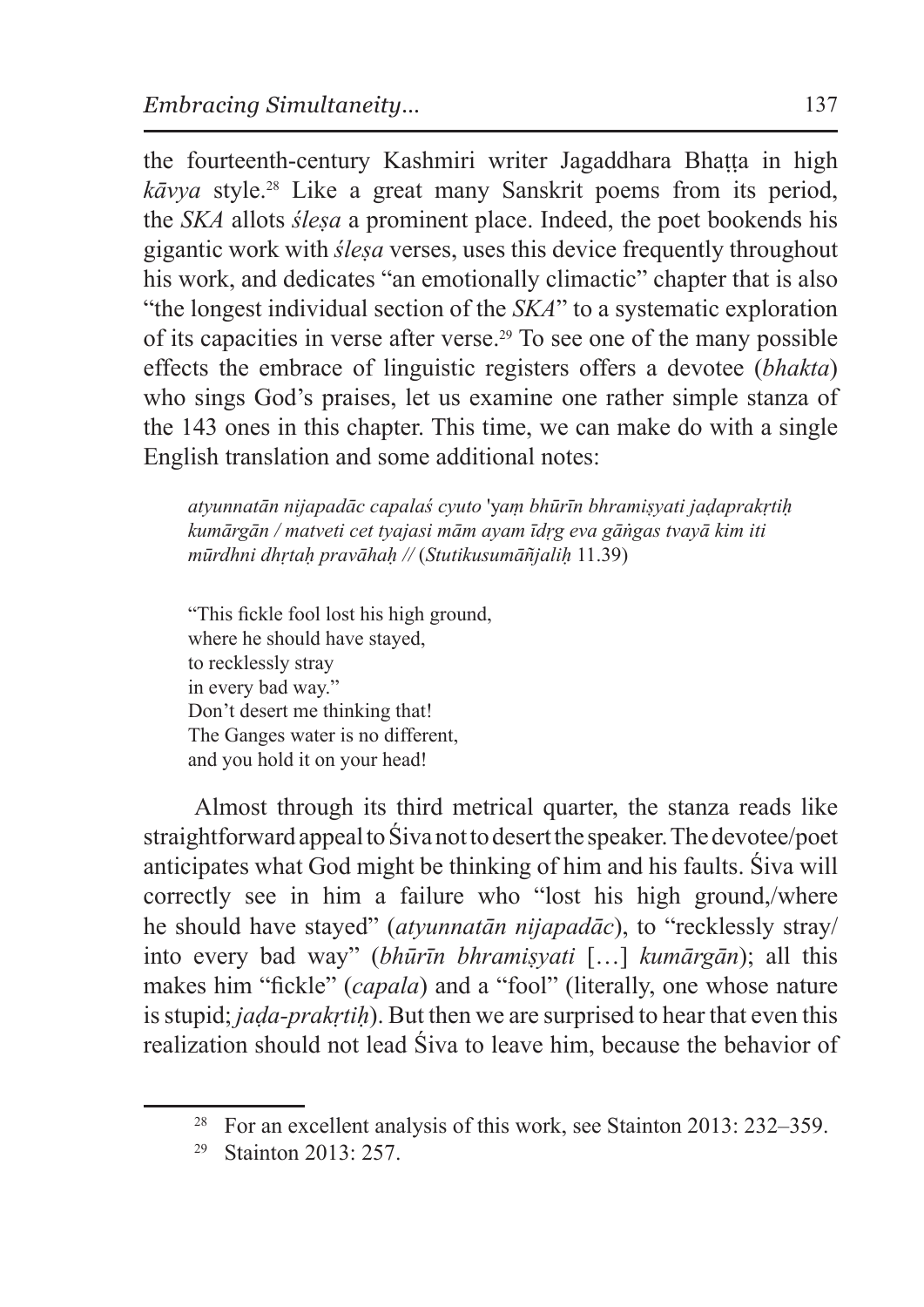the Ganges water, which Śiva holds on his head, "is no different" (*īdṛg eva*). This mention sends the unsuspecting reader—the more attuned reader surely saw this coming—to reread the opening line and look for ways in which it can also apply to the Ganges. Indeed, it turns out that this river, too, leaves its high place of origin, strays in a variety of bad or low places, and is fickle, or unstable and turbulent, the way flowing waters are. No resegmentation is necessary to make this meaning intelligible, nor does the poet resort to homonymy of the type we have seen earlier with the word *vijaya* (victory, a name for Arjuna). Rather, the embrace of meanings in this verse is mainly the result of a systematic exploitation of the spatial and moral connotations of the same words such as, "way," "high ground," and "straying." The only true homophone that requires a parallel or additional translation is *jaḍaprakṛtiḥ*, which signifies both an entity of foolish nature (for the devotee) and of liquid (*jala*) nature (for the river).

All this is rather simple and extremely common in such stanzas. But the technicalities of the *śleṣa* should not distract us from the special affective and aesthetic impact it fosters. The verse, after all, creates a cognitive dissonance: the reader has to reread (or constantly hold in mind) two distinct sets of meanings, one referring to the lowly human speaker and his impure deeds, and the other to the heavenly river of the gods and its purest water. This cognitive dissonance gives new urgency and power to the paradoxical ideal of bhakti that the poem conveys and the new hierarchy it heralds. The devotee's misdeeds are the basis of his appeal for Śiva's attention, affection, and, indeed, highest respect. After all, not only should this god not desert him, despite all his wrongdoing, but he should carry him high on his head, precisely because of his behavior, just as he does with the Ganges. This radical idea is by no means unique to Jagaddhara Bhaṭṭa, but we can see how *ślesa*, with its typical cognitive dissonance, pushes it to the extreme.<sup>30</sup>

<sup>&</sup>lt;sup>30</sup> For a discussion of similar notions in the praise poems of a roughly contemporaneous devotee from southern India, Vedānta Deśika, see Bronner and Shulman 2009: xl–xlvii.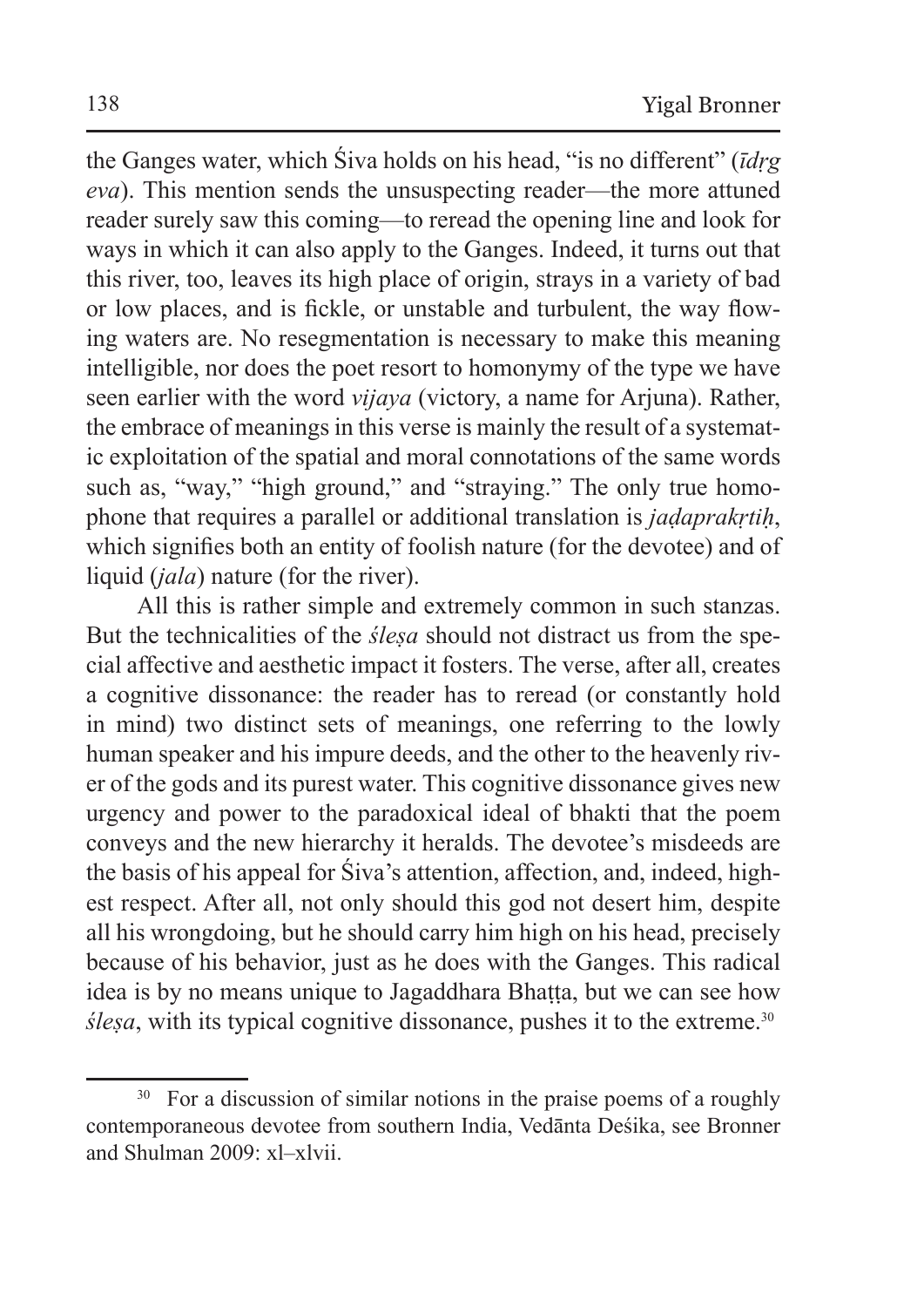# **Concluding Thoughts**

All languages are prone to ambiguities, even if each in a different way, and poets in all literary cultures have always been fascinated by this phenomenon, perhaps because it "undermines the basis on which our assumptions about the communicative efficacy of language rest," namely, "the monosemous reality" according to which "the single, unambiguous meaning is … [the] 'kernel' … while ambiguity is … the husk."31 But as I have been arguing here, the long-standing experiments of South Asian poets with *śleṣa*, in a variety of languages and media, are unique in human history. What we have here is a self-conscious movement that for a millennium and a half cultivated the seeming husk of ambiguity and turned it into their staple. Indeed, this movement developed a technology that powered literary trains that not only reached multiple destinations simultaneously but also took poetry further than it formerly had gone.

#### **References: Primary Sources**

- *Dhvanyāloka* of Ānandavardhana, with commentaries by Abhinavagupta and Śrīrāmaśāraka. Ed. Pt. Pattābhirāma Śāstrī. Kashi Sanskrit Series. Vol. 135. Varanasi: Chowkhamba Sanskrit Series Office, 1940.
- *Kāvyālaṃkāra* of Rudraṭa, with commentaries by Namisādhu and Satyadev Chowdhri. Delhi: Vāsudev Prakāśan, 1965. Reprint, 1990.
- *Kīcakavadha* of Nītivarman, with commentary by Janārdanasena. Ed. S. K. De. Oriental Publication Series. Vol. 1. Dacca: Dacca University, 1929.
- *Naiṣadhacarita* of Śrīharṣa, with commentary by Nārāyaṇa. Ed. Pt. Śivadatta. Bombay: Nirṇaya Sāgara Press, 1894. Reprint, Delhi: Meharchand Lachmandas, 1986.

<sup>31</sup> Attridge 1988: 140–141.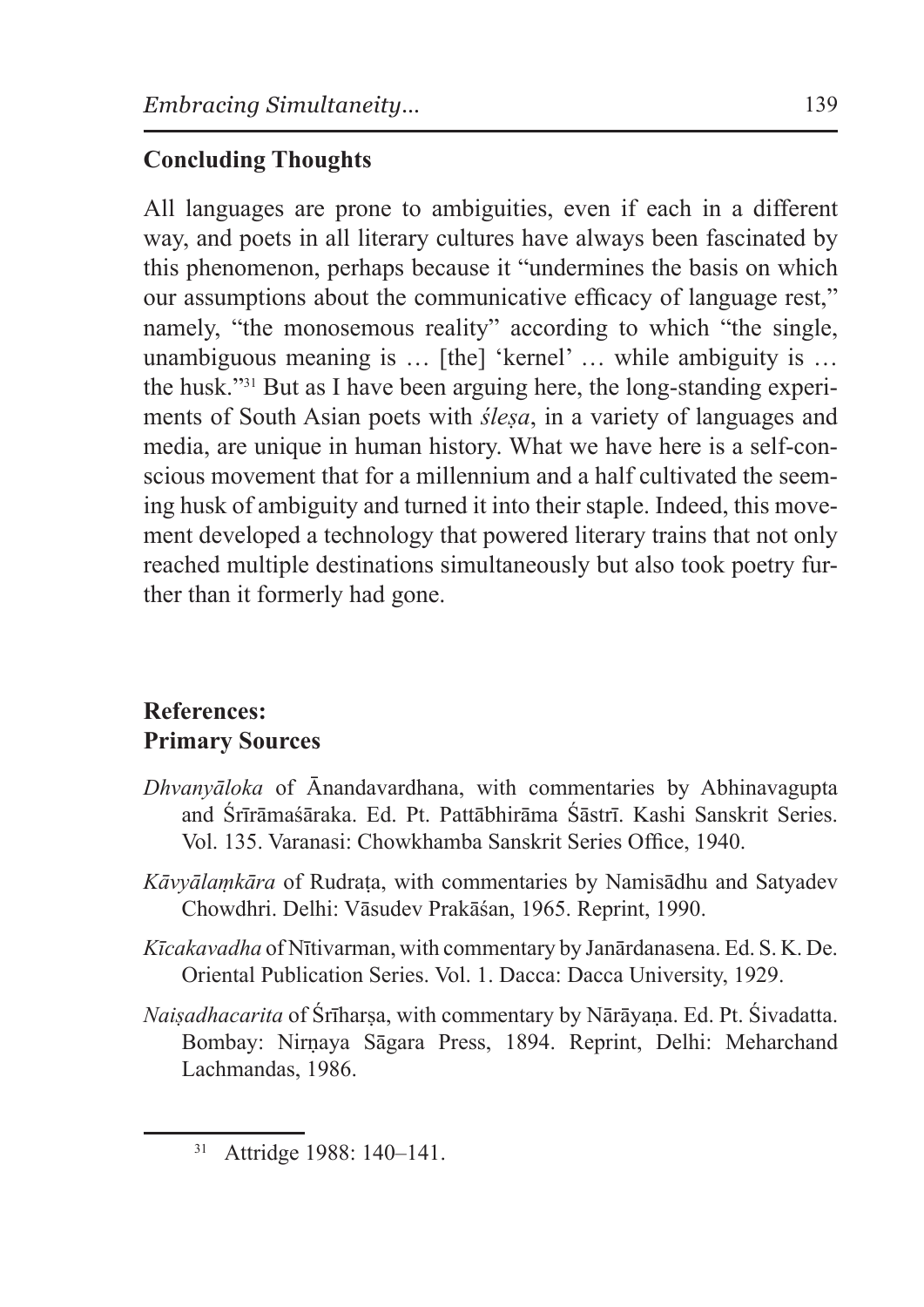- *Rāghavapāṇḍavīya* of Kavirāja, with commentary by Damodar Jha. Varanasi: Chowkhamba Vidyabhawan, 1965.
- *Shibram Rachana Samagra of Shibram Chakrabarti*.Vol. 3. Calcutta:Annapurna Prakashani, 1985.
- *Śiśupālavadha of Māgha*, with commentaries by Mallinātha and Haragovinda Shastri. Varanasi: Chowkhamba, 1993.
- *Stutikusumāñjali* of Jagaddhara Bhaṭṭa, with the commentary of Rājānaka Ratnakaṇṭha. Ed. Pandit Durgāprasād and Kāśīnāth Pāṇḍuraṅg Parab. Kāvyamālā 23. Bombay: Nirnaya Sagar Press, 1891.
- *Vāsavadattā* of Subandhu, with commentary by T. V. Srinivasachariar. Trichinopoly: St. Joseph's College Press, 1906.

#### **Secondary Sources**

- Attridge, D. 1988. Unpacking the Portmanteau; or, Who's Afraid of *Finnegans Wake*? In: J. Culler (ed.). *On Puns: The Foundation of Letters*. New York: Blackwell: 140–155.
- Brocquet, S. 1996. Stratégie du jeu de mots dans le *Kāvya* des panégyriques épigraphiques. In: N. Balbir and G-J. Pinault (Eds). *Langue, style et structure dans le monde indien*. Paris: University of Paris: 469–495.

—. 2010. *La geste de Rāma: poème à double sens de Sandhyākaranandin (Introduction, texte, traduction, analyse)*. Pondichéry: Institut Français; Paris: Ecole française d'Extrême-Orient.

Bronner, Y. 2010. *Extreme Poetry: The South Asian Movement of Simultaneous Narration*. New York: Columbia University Press. Reprint, Delhi: Permanent Black.

—. 2012. A Question of Priority: Revisiting the Debate on the Relative Chronology of Dandin and Bhāmaha. In: *Journal of Indian Philosophy* 40, 1: 67–118. DOI 10.1007/s10781-011-9128-x.

—. (Forthcoming). The Nail-Mark That Lit the Bedroom: Biography of a Compound. In: Y. Bronner, D. Shulman and G. Tubb (Eds). *Innovations and Turning Points: Toward a History of Sanskrit Literature.* Delhi: Oxford University Press.